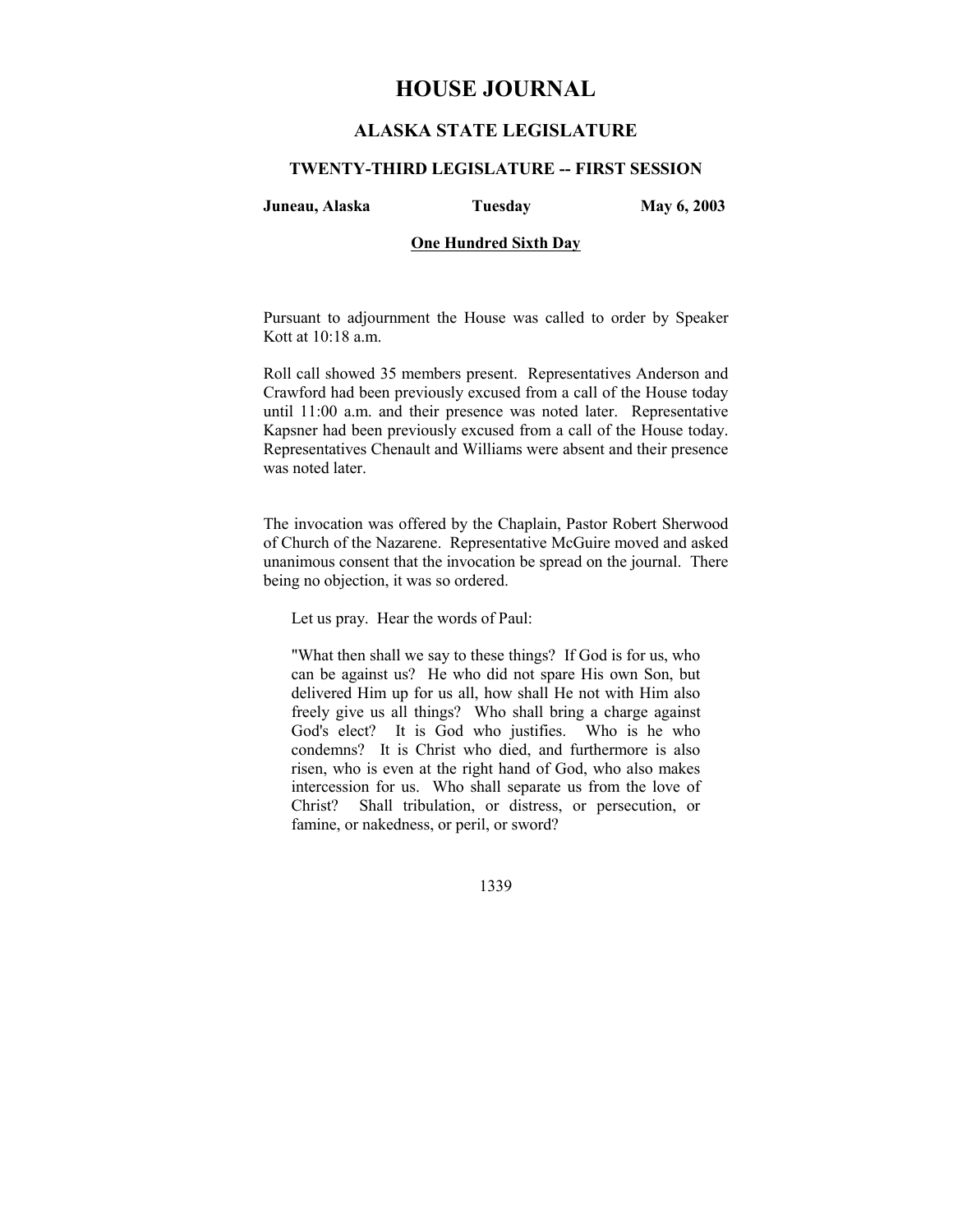As it is written: 'For Your sake we are killed all day long; We are accounted as sheep for the slaughter.'

Yet in all these things we are more than conquerors through Him who loved us. For I am persuaded that neither death nor life, nor angels nor principalities nor powers, nor things present nor things to come, nor height nor depth, nor any other created thing, shall be able to separate us from the love of God which is in Christ Jesus our Lord."

In all the challenges we face this day, Father, grant these Representatives wisdom as they ask for it and grant them peace. Amen.

The Pledge of Allegiance was led by Representative Rokeberg.

# **CERTIFICATION OF THE JOURNAL**

Representative Coghill moved and asked unanimous consent that the journal for the 105th legislative day be approved as certified by the Chief Clerk. There being no objection, it was so ordered.

# **MESSAGES FROM THE GOVERNOR**

A letter dated May 5, 2003, was received from the Director of Boards and Commissions, Office of the Governor, correcting the April 30, 2003, letter of boards and commissions appointments (page 1224).

A copy of the letter is on file in the Chief Clerk's office.

The corrections are as follows:

# **Board of Fisheries**

 Robert (Ed) Dersham - Anchor Point Appointed: 03/03/1997 Reappointed: 03/20/2000 Reappointed: 04/25/2003 Term Expires: 06/30/2006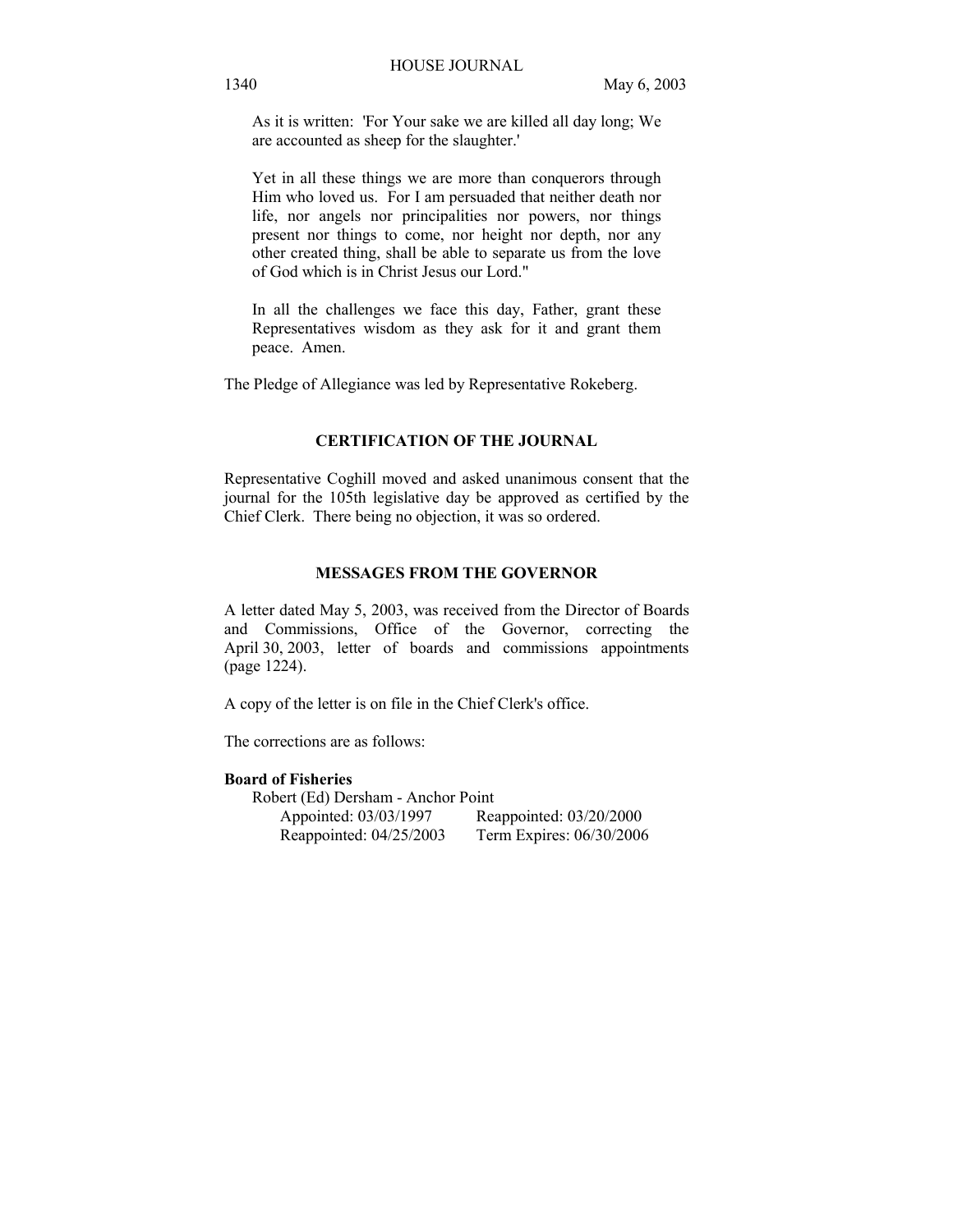The appointment was referred to the Resources Committee (page 1226).

# **University of Alaska Board of Regents**

 David J. Parks - Palmer Appointed: 06/01/2003 Term Expires: 06/01/2005

The appointment was referred to the Health, Education & Social Services Committee (page 1224).

# **HB 71**

A message dated May 5, 2003, was read stating the Governor has signed the following bill and is transmitting the engrossed and enrolled copies to the Lieutenant Governor's office for permanent filing:

SENATE CS FOR HOUSE BILL NO. 71(FIN)

"An Act extending the termination date of the Board of Certified Direct-Entry Midwives; and relating to the regulation of certified direct-entry midwives."

Chapter No. 16, SLA 2003 Effective Date: August 3, 2003

#### **SB 79**

A message dated May 5, 2003, was read stating the Governor has signed the following bill and is transmitting the engrossed and enrolled copies to the Lieutenant Governor's office for permanent filing:

SENATE BILL NO. 79 "An Act extending the termination date of the Alaska Minerals Commission."

Chapter No. 17, SLA 2003 Effective Date: August 3, 2003

# **SPECIAL ORDER OF BUSINESS**

Representative Kerttula announced the birth of Matthew Van Kapsner today, son of Representative Kapsner.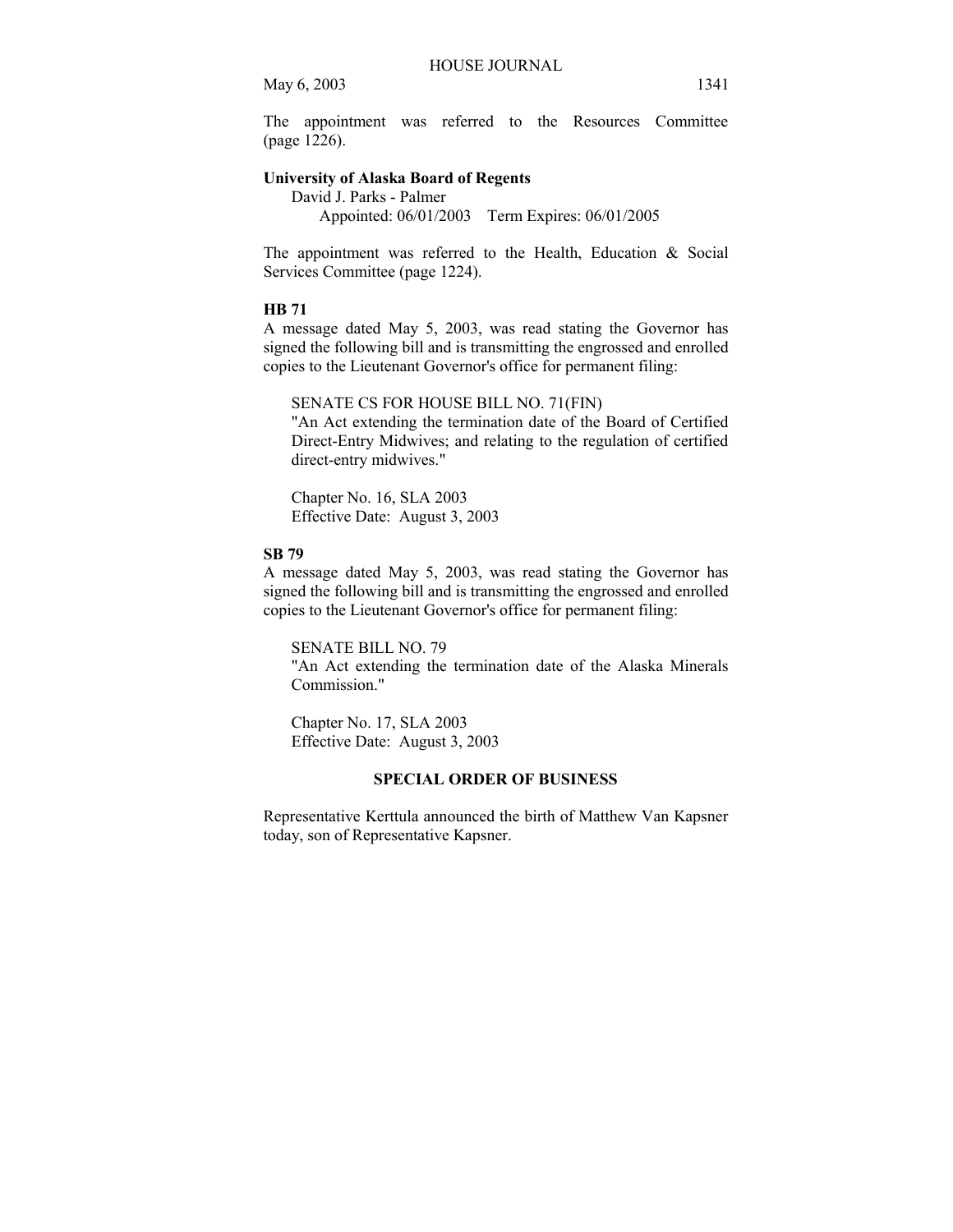\*\*The presence of Representative Williams was noted.

# **MESSAGES FROM THE SENATE**

#### **HB 146**

A message dated May 5, 2003, was read stating the Senate has passed:

CS FOR HOUSE BILL NO. 146(HES)

"An Act repealing the termination date of certain provisions that require the reporting of social security numbers and automated data matching with financial institutions for child support enforcement purposes; relating to social security numbers on applications for commercial fishing licenses; and providing for an effective date."

CSHB 146(HES) was referred to the Chief Clerk for enrollment.

#### **HB 59**

A message dated May 5, 2003, was read stating the Senate has passed CSHB 59(FIN) am with the following amendment and it is transmitted for consideration:

SENATE CS FOR CS FOR HOUSE BILL NO. 59(FIN)

"An Act relating to the evaluation and cleanup of sites where certain controlled substances may have been manufactured or stored; and providing for an effective date."

CSHB 59(FIN) am is under Unfinished Business.

A message dated May 5, 2003, was read stating the Senate has passed the following and they are transmitted for consideration:

# **FIRST READING AND REFERENCE OF SENATE BILLS**

# **SB 63**

CS FOR SENATE BILL NO. 63(STA) by the Senate State Affairs Committee, entitled: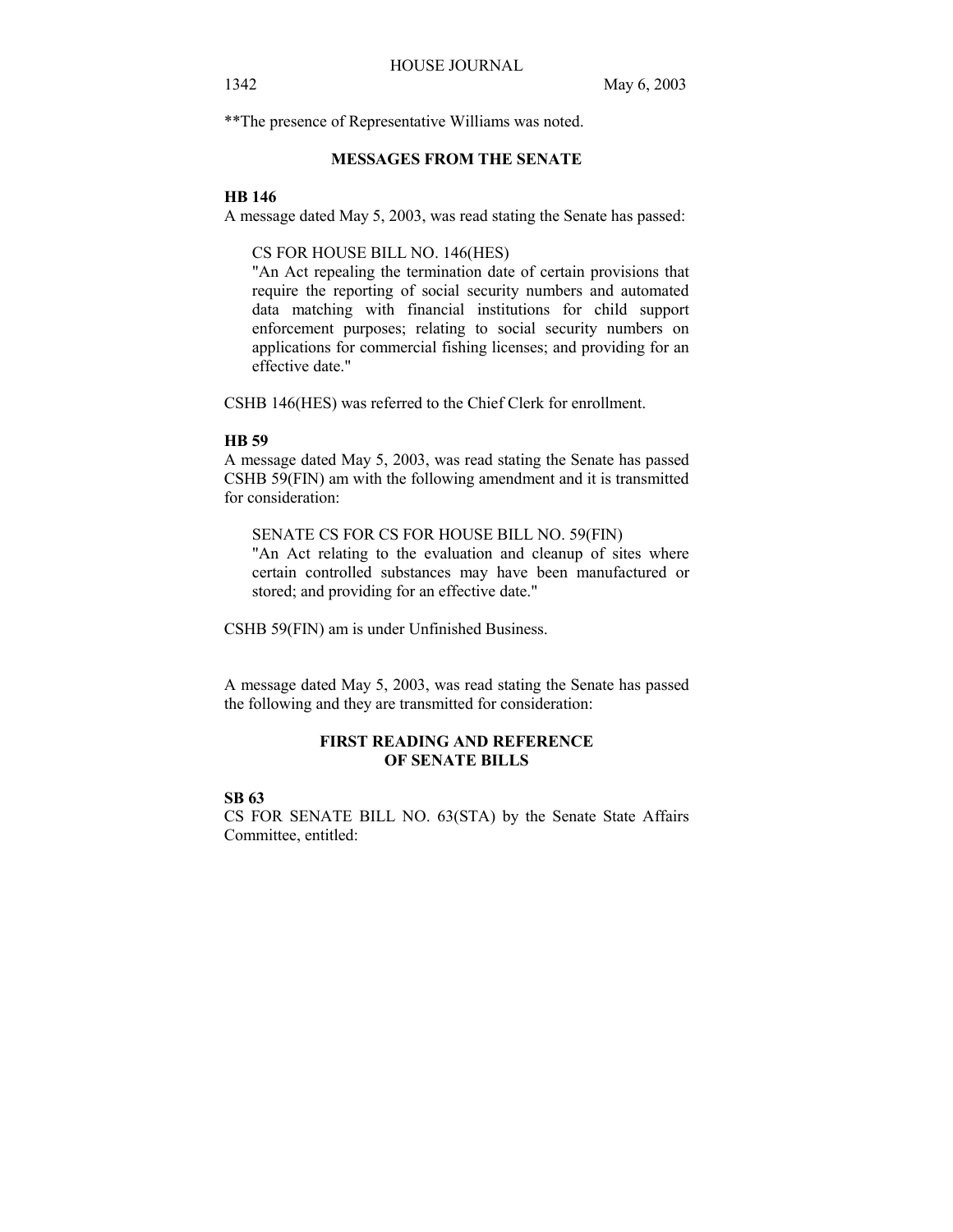"An Act relating to transition provisions related to municipal mergers, consolidations, dissolutions, reclassifications, annexations, detachments, and incorporations; and relating to municipal property taxation in annexed, detached, and newly incorporated areas."

was read the first time and referred to the Community & Regional Affairs Committee.

# **SB 88**

SENATE BILL NO. 88 by Senators Seekins, Wilken, Taylor, Dyson, Wagoner, Elton, Cowdery, Ben Stevens, and Therriault, entitled:

"An Act relating to standards for forest resources and practices; and providing for an effective date."

was read the first time and referred to the Resources Committee.

#### **SB 148**

SENATE BILL NO. 148 by Senators Cowdery, Elton, Wilken, Seekins, Wagoner, Dyson, Ben Stevens, Taylor, Guess, Bunde, Olson, and Therriault, entitled:

"An Act relating to allowable absences for certain members of the armed forces and their spouses and dependents for purposes of eligibility for permanent fund dividends; and providing for an effective date."

was read the first time and referred to the House Special Committee on Military & Veterans' Affairs and the Finance Committee.

\*\*The presence of Representative Anderson was noted.

#### **SB 173**

SENATE BILL NO. 173(efd fld) by the Senate Rules Committee by request of the Governor, entitled:

"An Act repealing statutes pertaining to the Alaska Science and Technology Foundation and transferring money in the foundation's endowment; repealing statutes relating to the BIDCO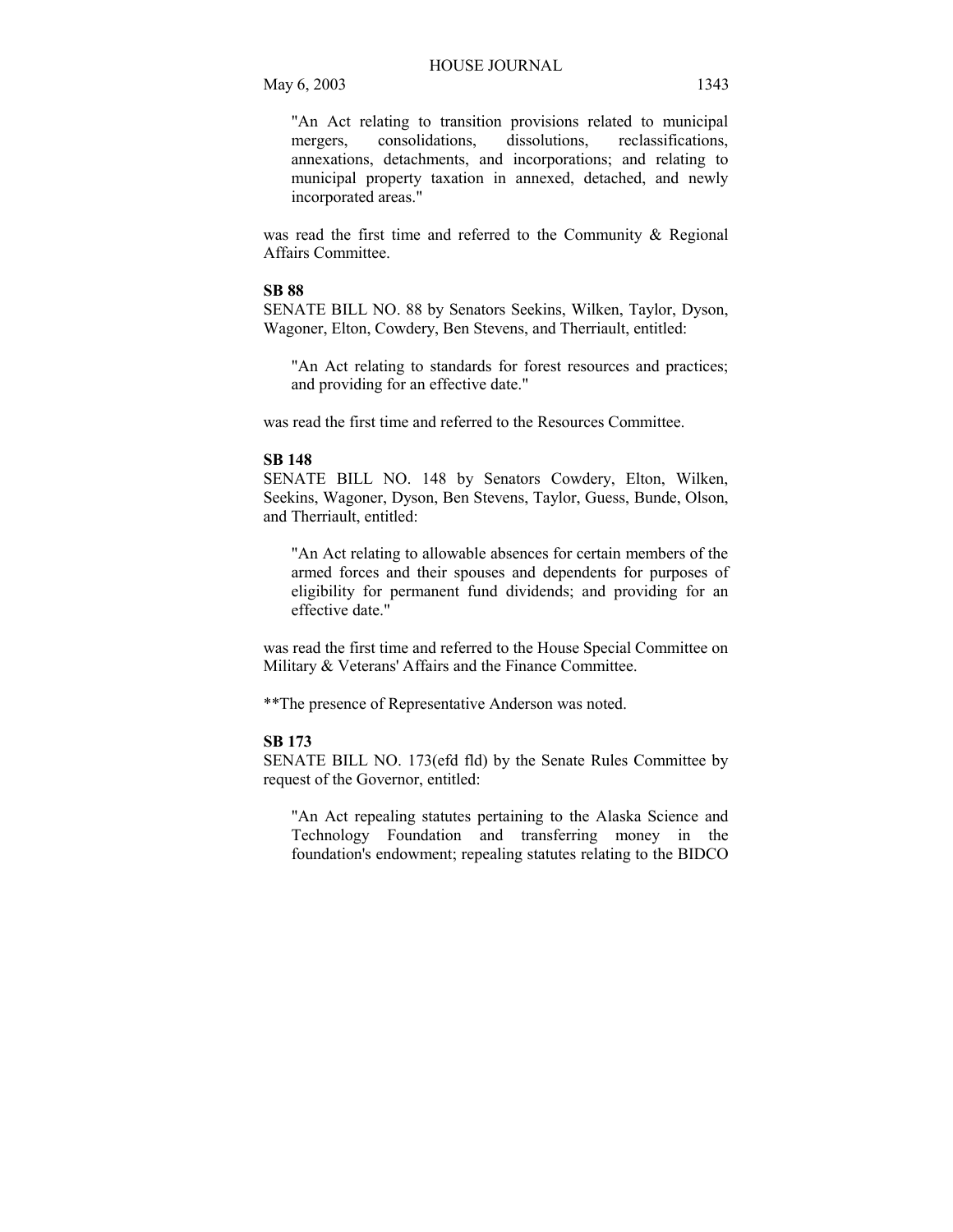assistance program; repealing statutes pertaining to the international trade and business endowment and transferring money in the international trade and business endowment; transferring oversight administration of outstanding Alaska Science and Technology Foundation loans and grants to the Alaska Industrial Development and Export Authority; establishing an Alaska BIDCO assistance program to be administered by the Department of Community and Economic Development; and making conforming amendments."

was read the first time and referred to the Finance Committee.

### **COMMUNICATIONS**

A letter dated May 6, 2003, was received from Dana Fabe, Chief Justice of the Alaska Supreme Court, stating she has nominated the following public member to serve on the Select Committee on Legislative Ethics:

Marianne Stillner

The Speaker referred the appointment to the Judiciary Committee.

# **REPORTS OF STANDING COMMITTEES**

The Judiciary Committee has reviewed the qualifications of the following and recommends the appointment be forwarded to a joint session for consideration:

#### Richard Burton

as a member of the Commission on Judicial Conduct.

The report was signed by Representative McGuire, Chair; and Representatives Samuels, Holm, Gara, Ogg, and Gruenberg.

#### **HCR 10**

The Resources Committee has considered: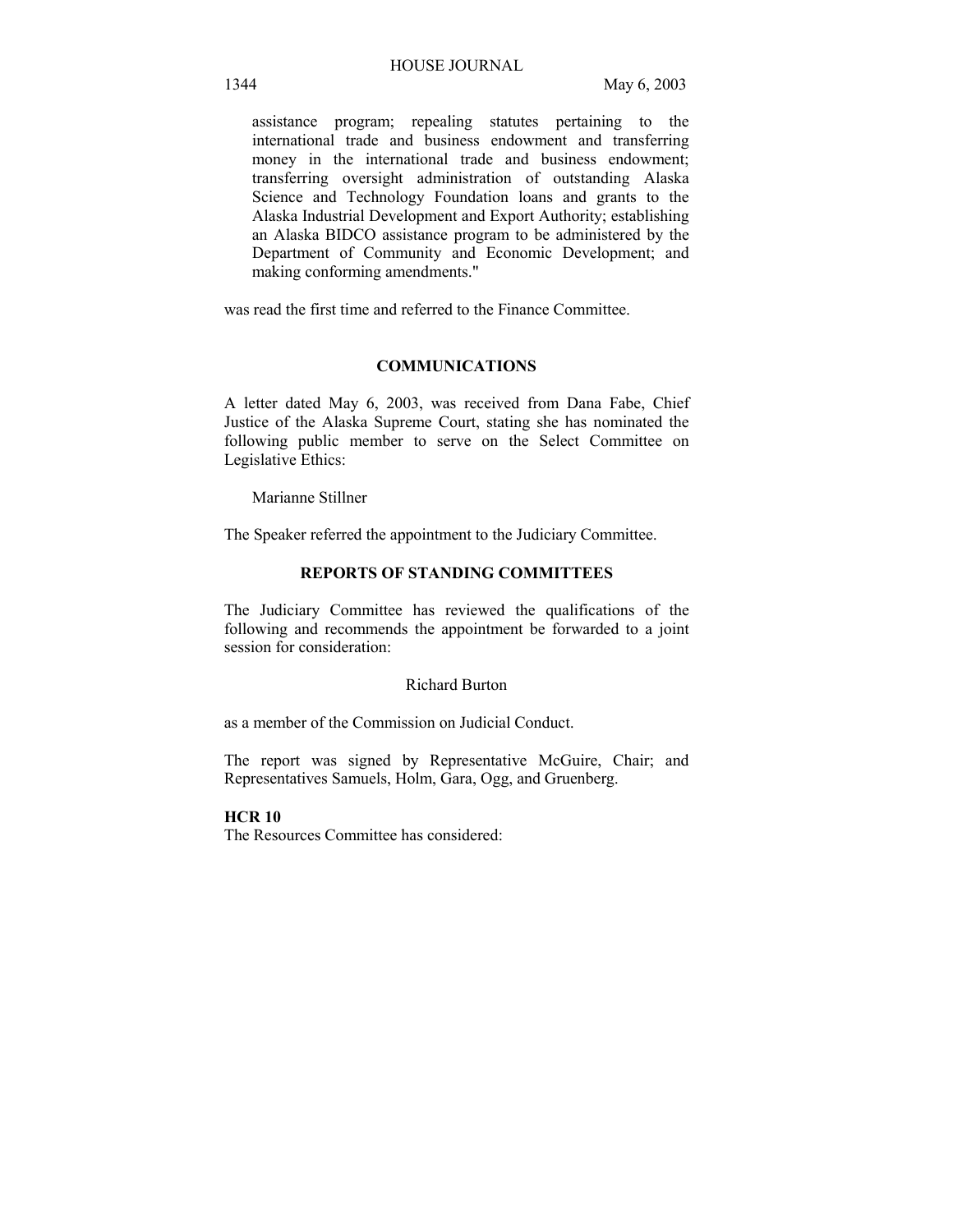HOUSE CONCURRENT RESOLUTION NO. 10

Relating to restoration of riparian habitat that is vital to the fisheries resources of the state.

The report was signed by Representative Fate, Chair, with the following individual recommendations:

Do pass (6): Lynn, Gatto, Morgan, Masek, Heinze, Fate

No recommendation (1): Wolf

The following fiscal note(s) apply:

1. Zero, Legislative Agency

HCR 10 was referred to the Rules Committee for placement on the calendar.

#### **HJR 22**

The State Affairs Committee has considered:

HOUSE JOINT RESOLUTION NO. 22 Relating to the USA PATRIOT Act and to defending the Bill of Rights, the Constitution of the State of Alaska, and civil liberties.

The report was signed by Representative Weyhrauch, Chair, with the following individual recommendations:

Do pass (3): Seaton, Gruenberg, Weyhrauch

No recommendation (3): Holm, Lynn, Dahlstrom

The following fiscal note(s) apply:

1. Zero, Dept. of Law

HJR 22 was referred to the Judiciary Committee.

#### **HJR 23**

The State Affairs Committee has considered: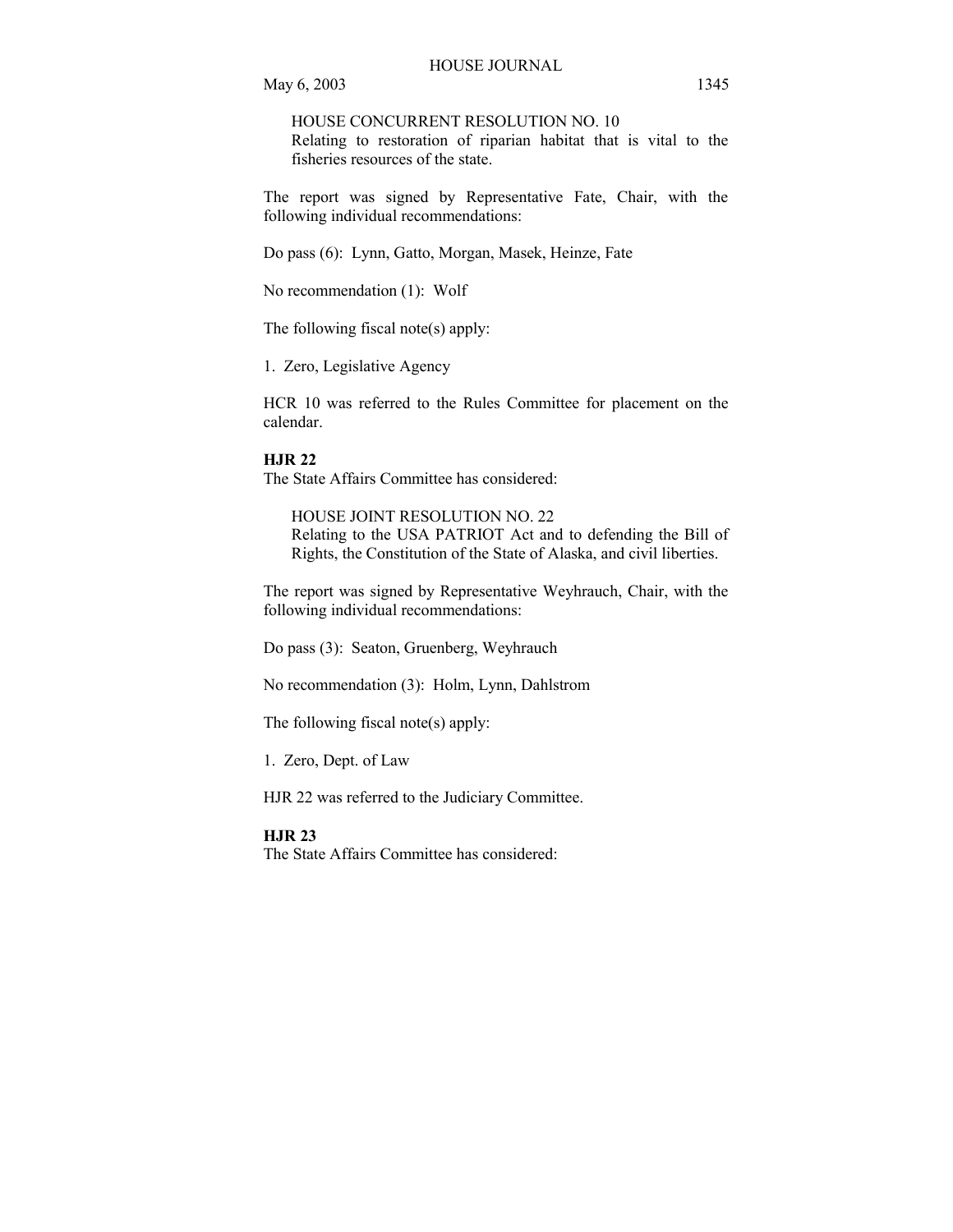HOUSE JOINT RESOLUTION NO. 23 Relating to the USA PATRIOT Act and to the peace and security of citizens of our country.

The report was signed by Representative Weyhrauch, Chair, with the following individual recommendations:

Do pass (4): Seaton, Gruenberg, Holm, Weyhrauch

No recommendation (2): Lynn, Dahlstrom

The following fiscal note(s) apply:

1. Zero, Dept. of Law

HJR 23 was referred to the Judiciary Committee.

#### **HB 155**

The Finance Committee has considered:

#### HOUSE BILL NO. 155

"An Act relating to the submission of payroll information by contractors and subcontractors performing work on a public construction contract; and providing for an effective date."

and recommends it be replaced with:

CS FOR HOUSE BILL NO. 155(FIN)

"An Act relating to the submission of payroll information by contractors and subcontractors performing work on a public construction contract; requiring a notice of work by employers on public construction contracts; providing for the withholding of final payment for public construction contracts; and providing for an effective date."

The report was signed by Representatives Harris and Williams, Cochairs, with the following individual recommendations:

Do pass (5): Meyer, Hawker, Chenault, Whitaker, Williams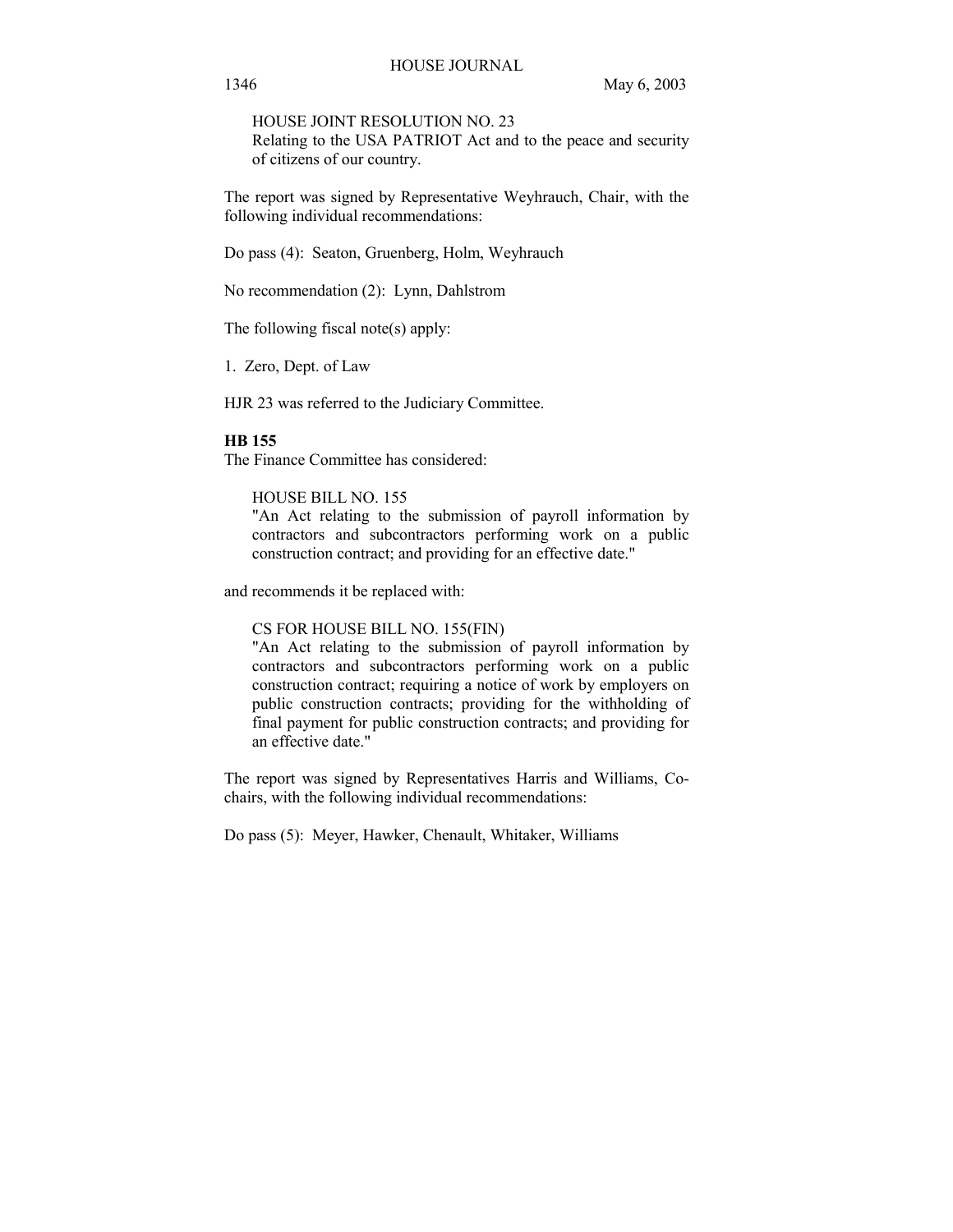No recommendation (5): Stoltze, Joule, Croft, Moses, Harris

The following fiscal note(s) apply to CSHB 155(FIN):

2. Fiscal, Dept. of Labor & Workforce Development

HB 155 was referred to the Rules Committee for placement on the calendar.

#### **HB 162**

The Finance Committee has considered:

HOUSE BILL NO. 162 "An Act increasing the fee for a state business license; and providing for an effective date."

and recommends it be replaced with:

CS FOR HOUSE BILL NO. 162(FIN) "An Act relating to fees charged by certain state agencies; and providing for an effective date."

The report was signed by Representatives Harris and Williams, Cochairs, with the following individual recommendations:

Do pass (3): Whitaker, Foster, Williams

Do not pass (1): Croft

No recommendation (7): Meyer, Hawker, Stoltze, Joule, Moses, Chenault, Harris

The following fiscal note(s) apply to CSHB 162(FIN):

2. Zero, Dept. of Natural Resources

3. Fiscal, Dept. of Community & Economic Development

HB 162 was referred to the Rules Committee for placement on the calendar.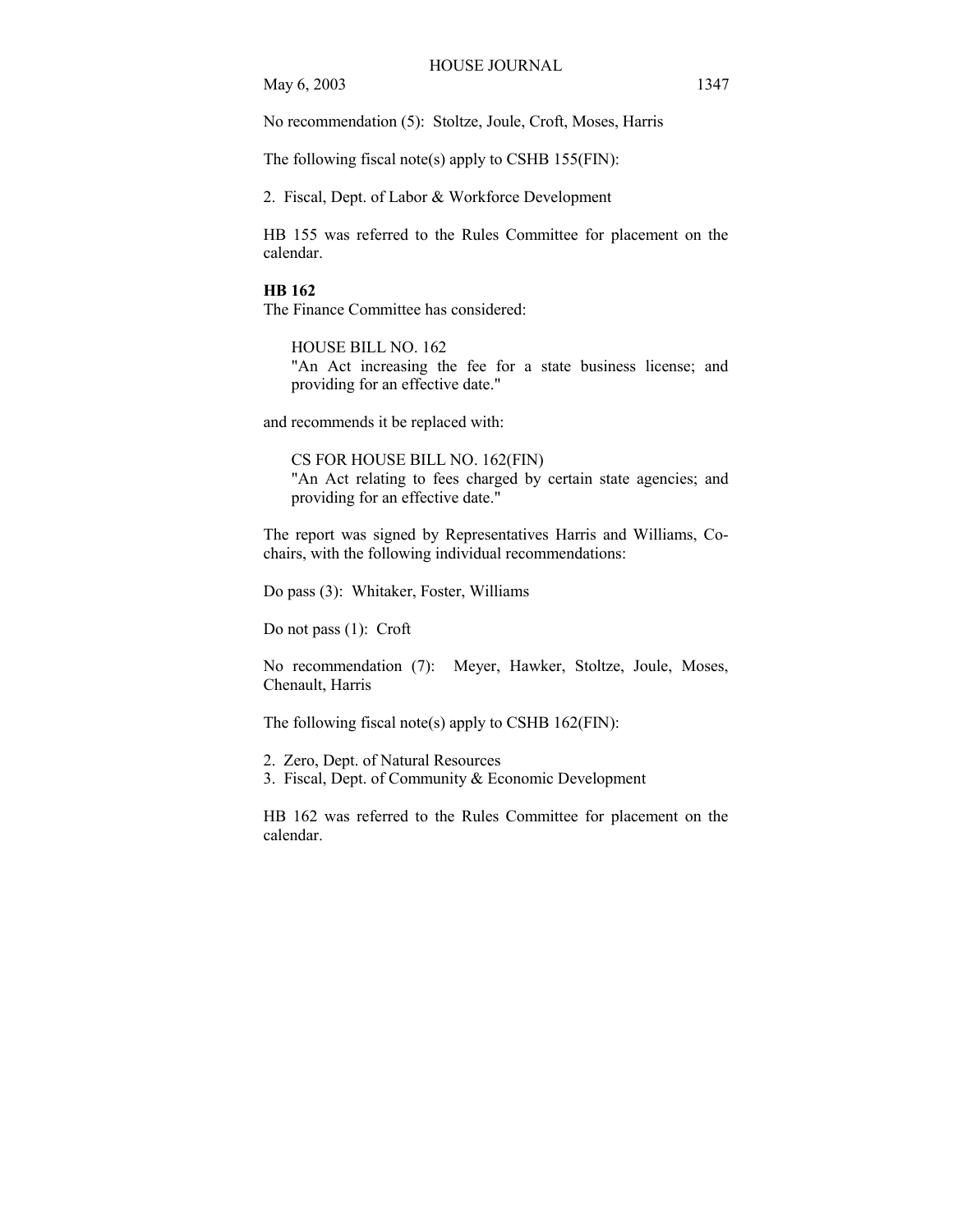# **HB 199**

The Finance Committee has considered:

HOUSE BILL NO. 199

"An Act removing the annual adjustment to the minimum wage based on the rate of inflation; and providing for an effective date."

The report was signed by Representatives Harris and Williams, Cochairs, with the following individual recommendations:

Do pass (3): Hawker, Foster, Williams

Do not pass (3): Joule, Croft, Harris

No recommendation (5): Meyer, Stoltze, Moses, Chenault, Whitaker

The following fiscal note(s) apply:

2. Zero, Dept. of Labor & Workforce Development

HB 199 was referred to the Rules Committee for placement on the calendar.

## **HB 215**

The State Affairs Committee has considered:

HOUSE BILL NO. 215

"An Act repealing statutes that relate to art works in public buildings and facilities and that require a set percentage of construction costs to be spent on art."

and recommends it be replaced with:

#### CS FOR HOUSE BILL NO. 215(STA)

"An Act relating to art requirements for public buildings and facilities; relating to identification, monitoring, maintenance, and reporting of art in public buildings and facilities; and relating to the art in public places fund."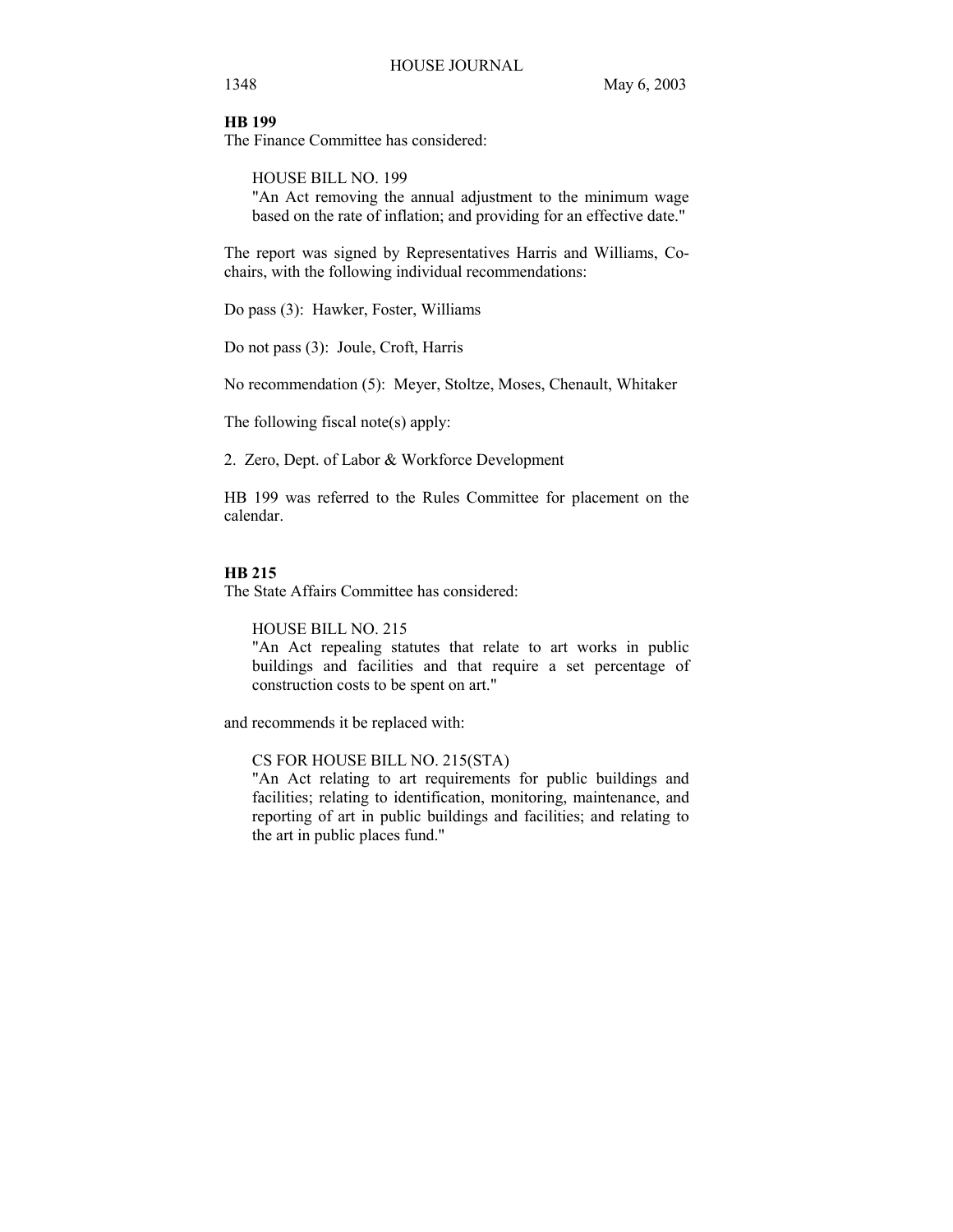The report was signed by Representative Weyhrauch, Chair, with the following individual recommendations:

Do pass (1): Weyhrauch

No recommendation (5): Gruenberg, Holm, Lynn, Dahlstrom, Berkowitz

The following fiscal note(s) apply to CSHB 215(STA):

1. Zero, Dept. of Transportation & Public Facilities

HB 215 was referred to the Finance Committee.

#### **HB 225**

The Finance Committee has considered:

HOUSE BILL NO. 225

"An Act relating to certain civil actions brought by the attorney general under monopoly and restraint of trade statutes; relating to the award of damages in actions brought under those statutes; and providing for an effective date."

The report was signed by Representative Williams, Co-chair, with the following individual recommendations:

Do pass (6): Meyer, Stoltze, Croft, Joule, Moses, Williams

The following fiscal note(s) apply:

1. Indeterminate, Dept. of Law

HB 225 was referred to the Rules Committee for placement on the calendar.

#### **HB 243**

The Finance Committee has considered: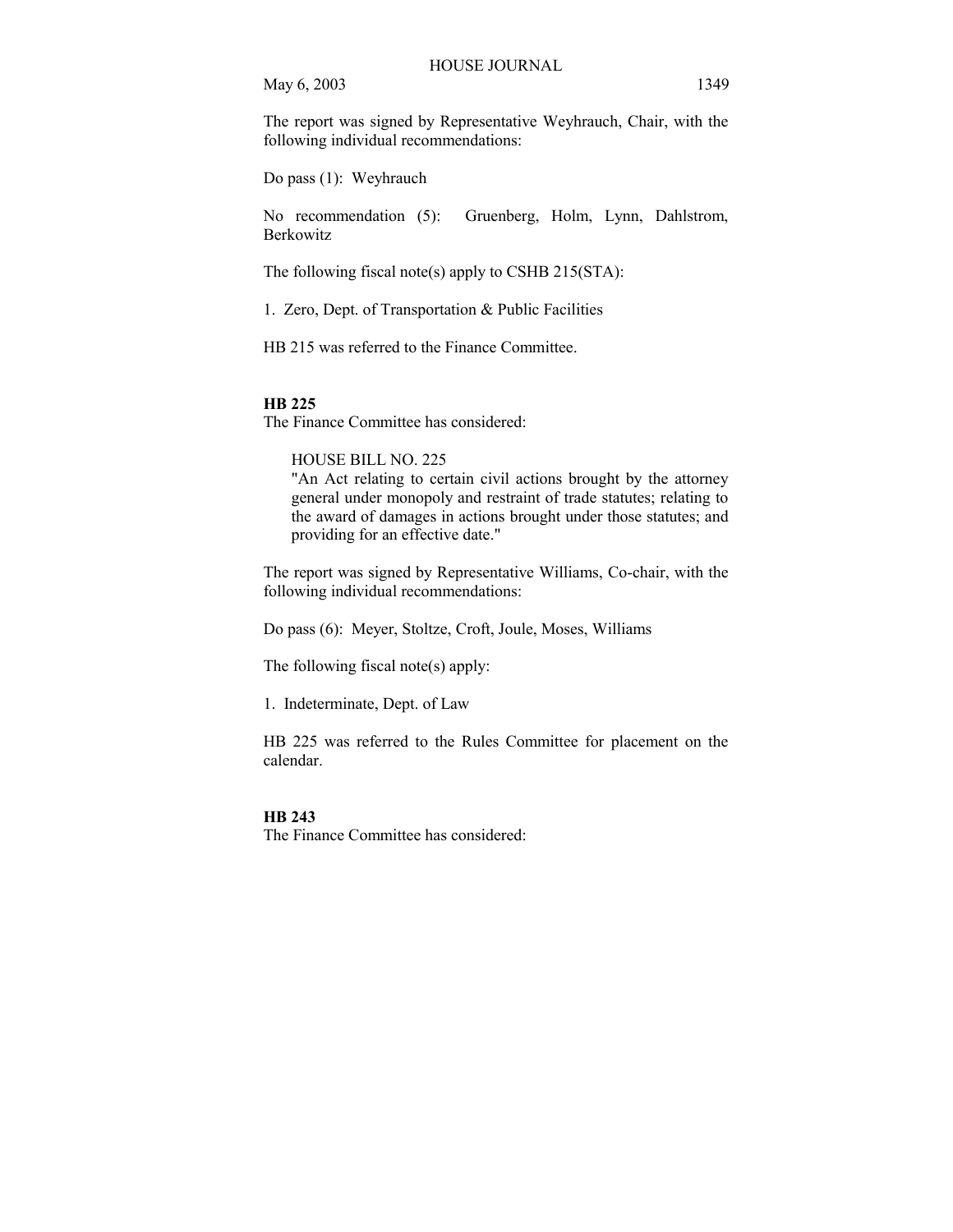HOUSE BILL NO. 243

"An Act establishing state agency program performance management and audit powers in the Office of the Governor for the evaluation of agency programs; and providing for an effective date."

and recommends it be replaced with:

CS FOR HOUSE BILL NO. 243(STA) (same title)

The report was signed by Representative Williams, Co-chair, with the following individual recommendations:

Do pass (2): Meyer, Williams

No recommendation (4): Stoltze, Joule, Croft, Moses

The following fiscal note(s) apply to CSHB 243(STA):

2. Zero, Office of the Governor

HB 243 was referred to the Rules Committee for placement on the calendar.

#### **HB 247**

The Labor & Commerce Committee has considered:

HOUSE BILL NO. 247

"An Act repealing statutes pertaining to the Alaska Science and Technology Foundation and transferring money in the foundation's endowment; repealing statutes relating to the BIDCO assistance program; repealing statutes pertaining to the international trade and business endowment and transferring money in the international trade and business endowment; transferring oversight administration of outstanding Alaska Science and Technology Foundation loans and grants to the Alaska Industrial Development and Export Authority; establishing an Alaska BIDCO assistance program to be administered by the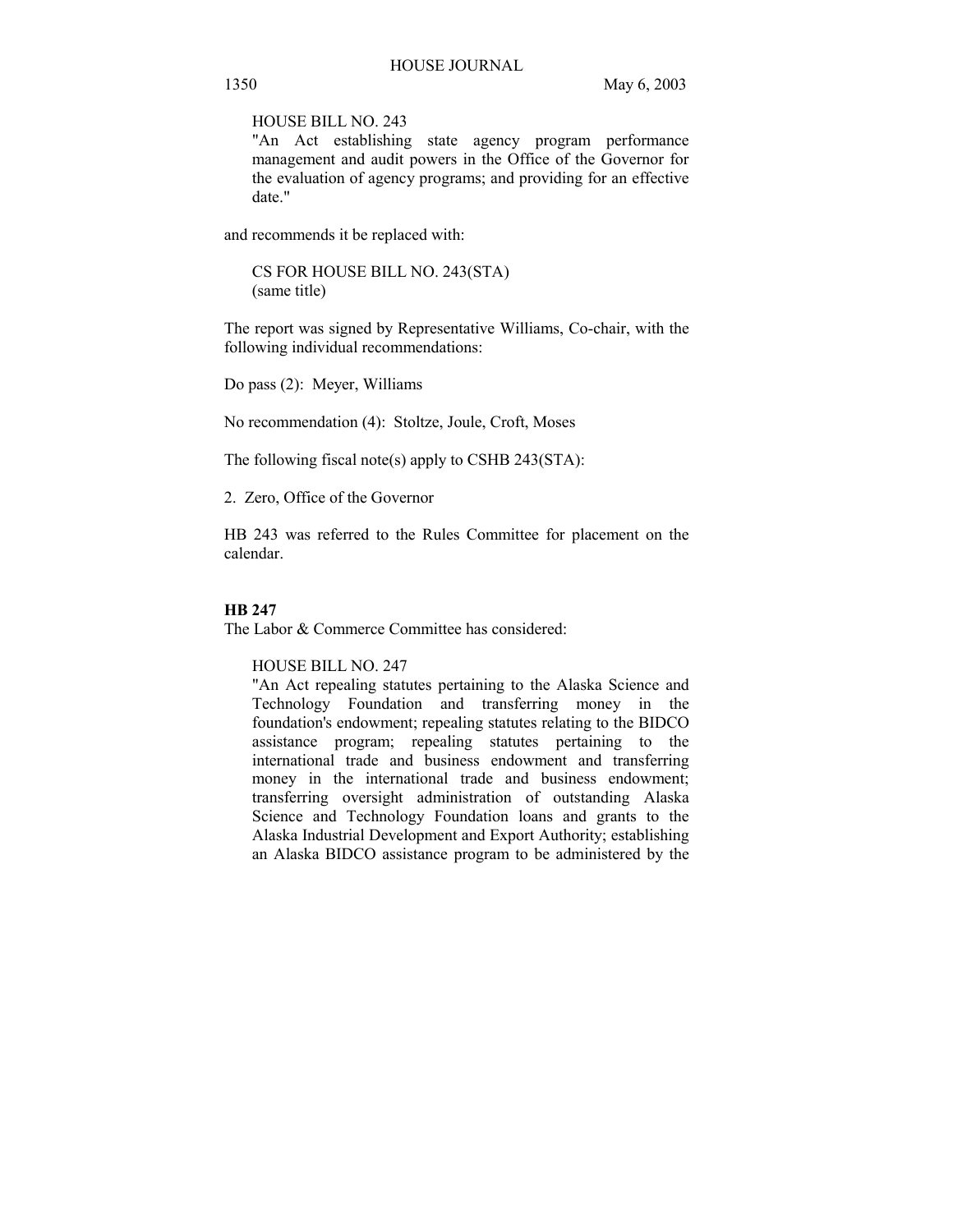Department of Community and Economic Development; making conforming amendments; and providing for an effective date."

The report was signed by Representative Anderson, Chair, with the following individual recommendations:

Do not pass (3): Crawford, Guttenberg, Anderson

No recommendation (4): Lynn, Gatto, Dahlstrom, Rokeberg

The following fiscal note(s) apply:

1. Fiscal, Dept. of Community & Economic Development

HB 247 was referred to the Finance Committee.

#### **HB 283**

The Resources Committee has considered:

HOUSE BILL NO. 283 "An Act relating to limitations on coal leases."

The report was signed by Representative Fate, Chair, with the following individual recommendations:

Do pass (7): Lynn, Gatto, Heinze, Morgan, Masek, Wolf, Fate

The following fiscal note(s) apply:

1. Zero, Dept. of Natural Resources

HB 283 was referred to the Rules Committee for placement on the calendar.

#### **SJR 17**

The State Affairs Committee has considered:

#### SENATE JOINT RESOLUTION NO. 17

Relating to the Alaska-Yukon Intergovernmental Relations Accord, to annual legislative exchanges, and to continuing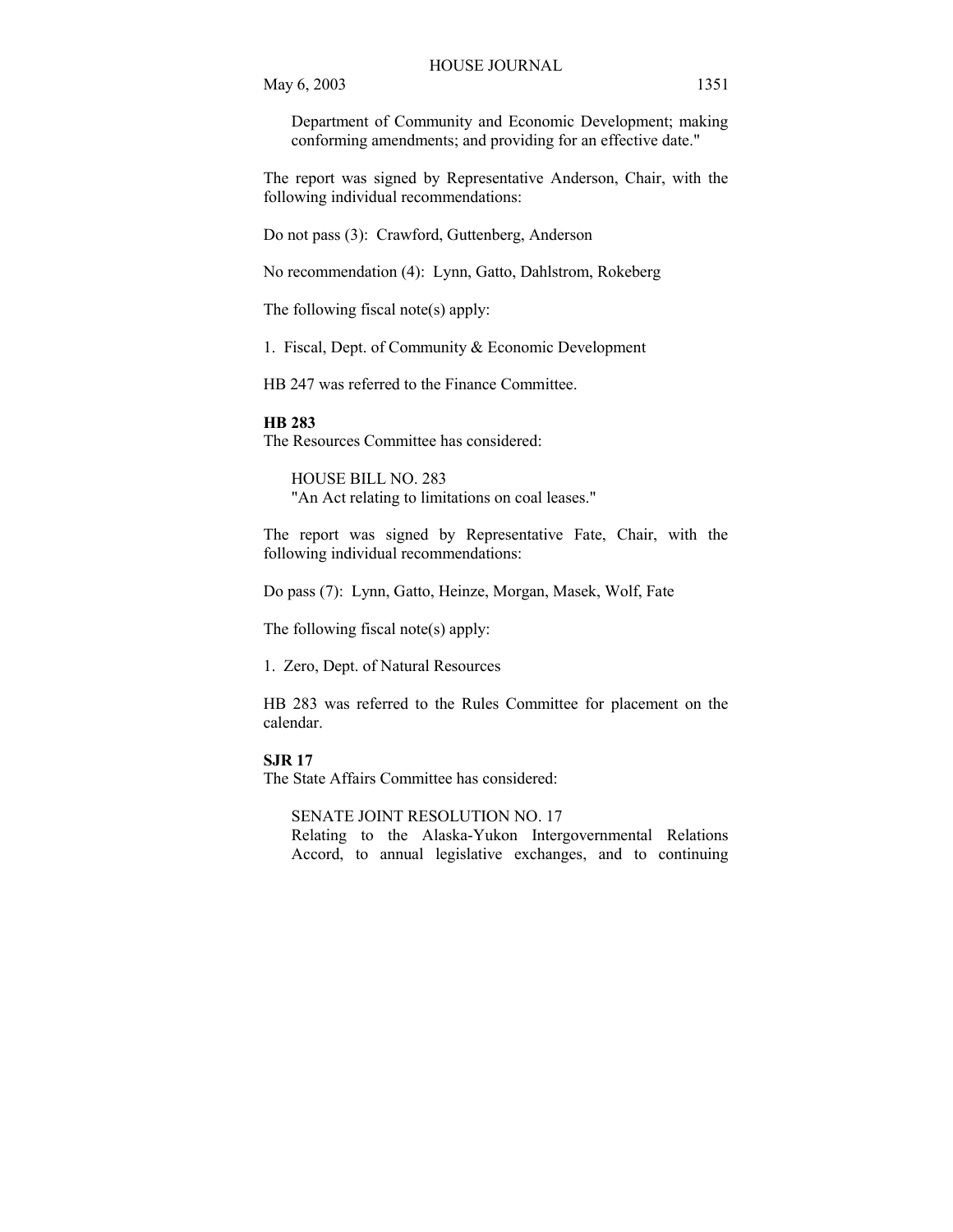intergovernmental work on matters of joint concern and mutual interest.

The report was signed by Representative Weyhrauch, Chair, with the following individual recommendations:

Do pass (4): Dahlstrom, Lynn, Holm, Weyhrauch

The following fiscal note(s) apply:

1. Zero, Senate State Affairs Committee

SJR 17 was referred to the Rules Committee for placement on the calendar.

#### **SB 87**

The Judiciary Committee has considered:

SENATE BILL NO. 87

"An Act relating to principal and income in the administration of trusts and decedents' estates and the mental health trust fund; adopting a version of the Uniform Principal and Income Act; and providing for an effective date."

and recommends it be replaced with:

HOUSE CS FOR SENATE BILL NO. 87(JUD) (same title)

The report was signed by Representative McGuire, Chair, with the following individual recommendations:

Do pass (5): Samuels, Holm, Ogg, Gruenberg, McGuire

No recommendation (1): Gara

The following fiscal note(s) apply to HCS SB 87(JUD):

1. Zero, Dept. of Law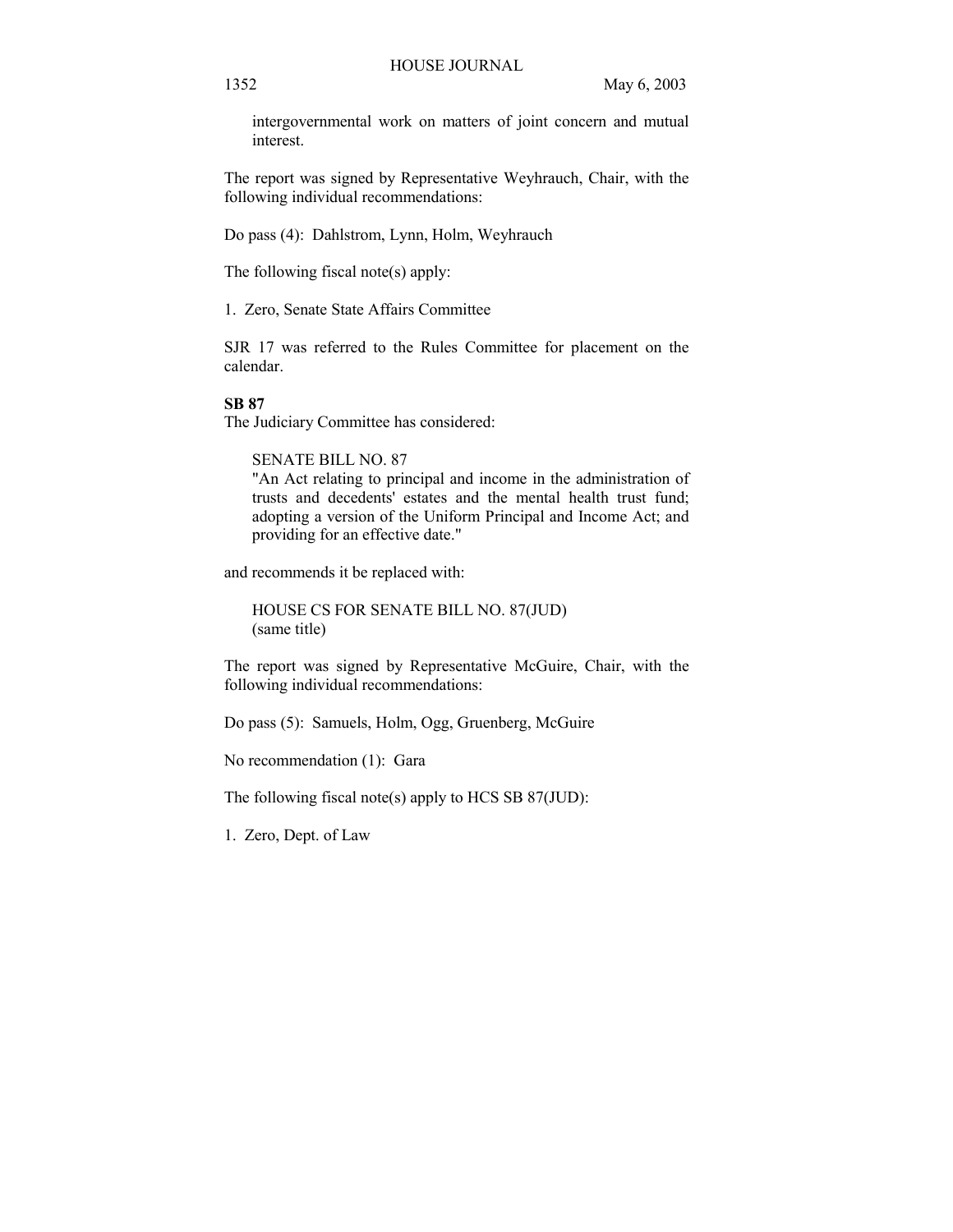SB 87 was referred to the Rules Committee for placement on the calendar.

# **INTRODUCTION OF CITATIONS**

The following citations were introduced and referred to the Rules Committee for placement on the calendar:

Honoring - Judith Anderegg By Representative Gatto

Honoring - Aurora Borealis Charter School and Staff By Representative Wolf

# **INTRODUCTION, FIRST READING, AND REFERENCE OF HOUSE BILLS**

#### **HB 278**

SPONSOR SUBSTITUTE FOR HOUSE BILL NO. 278 by Representative Coghill, entitled:

"An Act relating to a masonic lodge license plate."

was read the first time and referred to the Health, Education & Social Services and Finance Committees.

#### **HB 299**

HOUSE BILL NO. 299 by Representative Ogg, entitled:

"An Act giving notice of and approving, and authorizing the entry into and issuance of certificates of participation for, the upgrade, expansion, and replacement of certain jails; and providing for an effective date."

was read the first time and referred to the Community & Regional Affairs, State Affairs, and Finance Committees.

#### **HB 300**

HOUSE BILL NO. 300 by Representative Masek, entitled: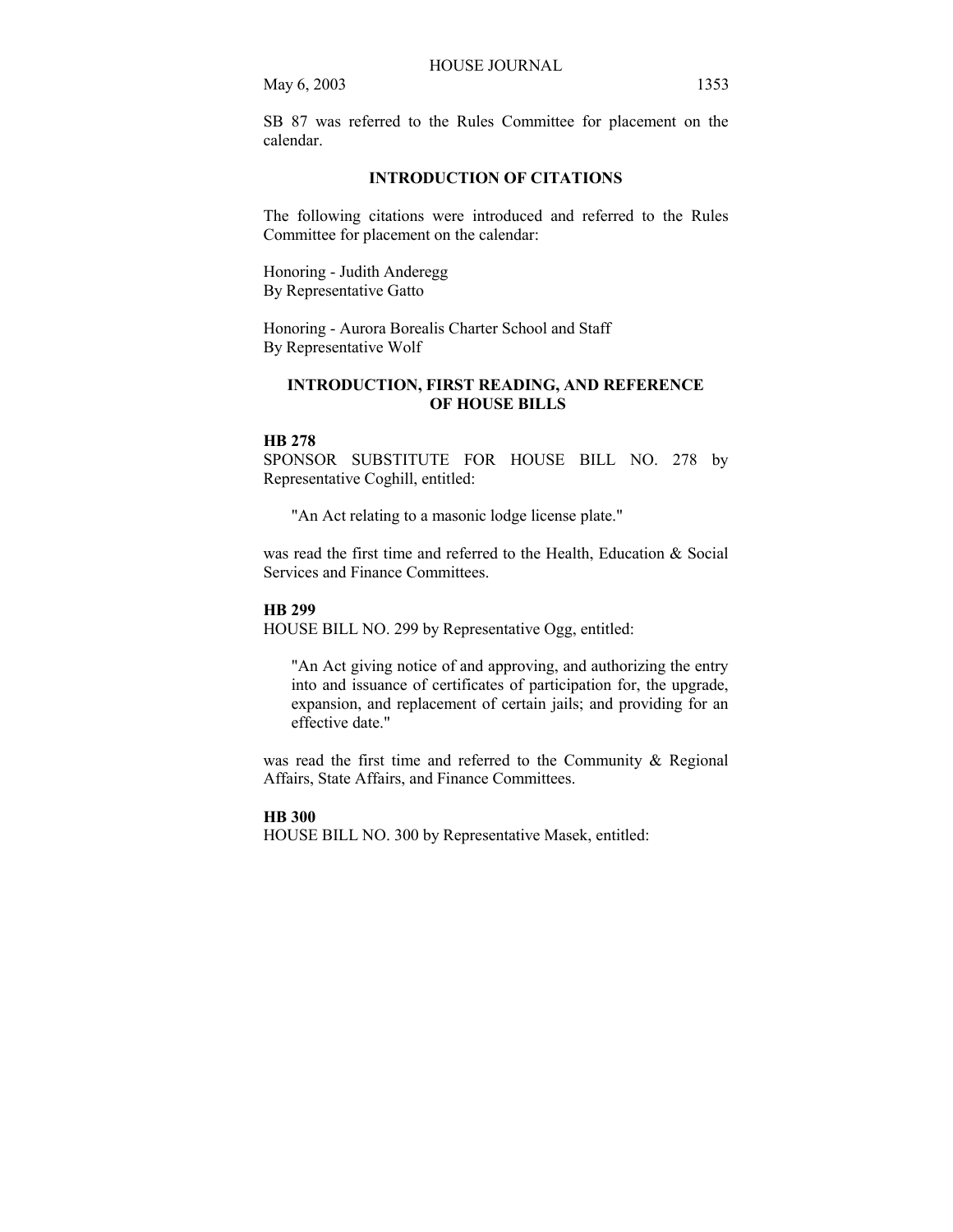"An Act repealing the economic limit factor as it applies to oil; and providing for an effective date."

was read the first time and referred to the House Special Committee on Oil & Gas and the Resources and Finance Committees.

#### **HB 301**

HOUSE BILL NO. 301 by the House Rules Committee by request of the Governor, entitled:

"An Act establishing the Knik Arm Bridge and Toll Authority and relating to that authority; and providing for an effective date."

was read the first time and referred to the Transportation and Finance Committees.

The following fiscal note(s) apply:

1. Fiscal, Dept. of Transportation & Public Facilities

The Governor's transmittal letter dated May 5, 2003, follows:

"Dear Speaker Kott:

Under the authority of art. III, sec. 18, of the Alaska Constitution, I am transmitting a bill establishing the Knik Arm Bridge and Toll Authority and relating to that authority.

This bill establishes an independent authority to build and operate a toll bridge over Knik Arm. The authority would be able to receive federal money and issue revenue bonds to finance the toll bridge and its appurtenant facilities. The authority would design, construct, and operate the bridge and its facilities.

The authority would be a public corporation that, although an instrumentality of the state within the Department of Transportation and Public Facilities, would have a separate independent legal existence from the state. The revenue of the authority would not become part of the general fund and the property of the authority would be exempt from taxation.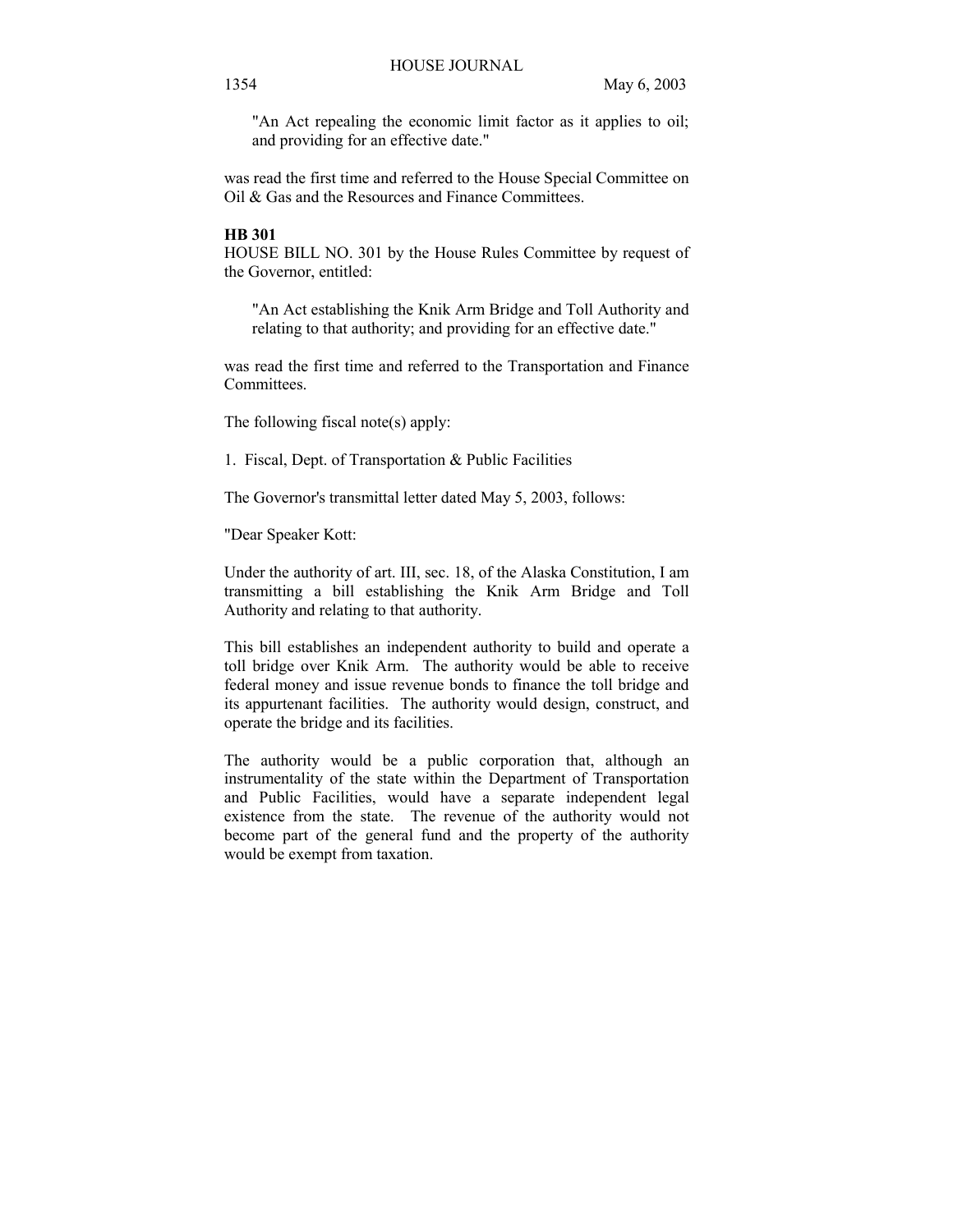The bill establishes a three-person board to govern the authority. The commissioners of revenue and transportation and public facilities would serve on the board, along with a member of the public appointed by the governor for a five-year term.

Construction of a Knik Arm bridge is a cornerstone of my public transportation development plan. A Knik Arm bridge will unite Anchorage and the Matanuska-Susitna Borough to enable growth throughout southcentral Alaska.

I urge your prompt and favorable action on this measure.

Sincerely,  $\sqrt{s}$ Frank H. Murkowski Governor"

The Speaker stated that, without objection, the House would recess for a Majority Caucus; and so, the House recessed at 10:50 a.m.

# **AFTER RECESS**

The Speaker called the House back to order at 11:46 a.m.

\*\*The presence of Representatives Chenault and Crawford was noted.

# **CONSIDERATION OF THE DAILY CALENDAR**

# **SECOND READING OF HOUSE BILLS**

### **HB 25**

The following was read the second time:

#### HOUSE BILL NO. 25

"An Act relating to health care decisions, including do not resuscitate orders and the donation of body parts, and to powers of attorney relating to health care, including the donation of body parts; and providing for an effective date."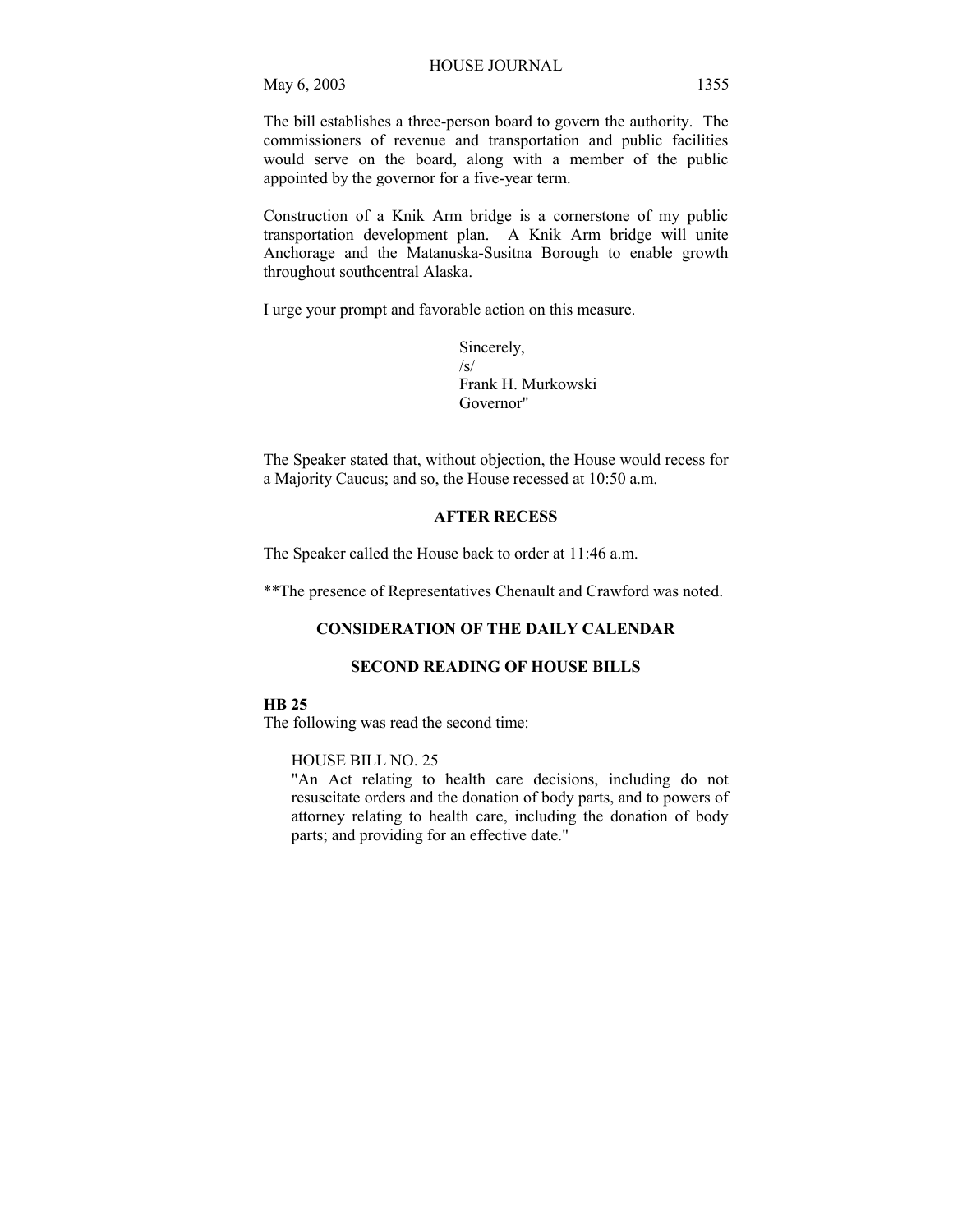1356 May 6, 2003

| with the:              | Journal Page |  |
|------------------------|--------------|--|
| HES RPT CS(HES) NT 7DP | 488          |  |
| FN1: ZERO(HSS)         | 488          |  |
| JUD RPT CS(JUD) NT 5DP | 811          |  |
| FN1: ZERO(HSS)         | 812          |  |
| FIN REFERRAL WAIVED    | 829          |  |
|                        |              |  |

Representative Coghill moved and asked unanimous consent that the following committee substitute be adopted in lieu of the original bill:

CS FOR HOUSE BILL NO. 25(JUD)

"An Act relating to health care decisions, including do not resuscitate orders, anatomical gifts, and mental health treatment decisions, and to powers of attorney relating to health care, including anatomical gifts and mental health treatment decisions; and providing for an effective date."

There being no objection, it was so ordered.

Amendment Nos. 1, 2, 3, 4, and 5 were not offered.

Representative Coghill moved and asked unanimous consent that CSHB 25(JUD) be considered engrossed, advanced to third reading, and placed on final passage. There being no objection, it was so ordered.

CSHB 25(JUD) was read the third time.

The question being: "Shall CSHB 25(JUD) pass the House?" The roll was taken with the following result:

CSHB 25(JUD) Third Reading Final Passage

**YEAS: 38 NAYS: 1 EXCUSED: 1 ABSENT: 0**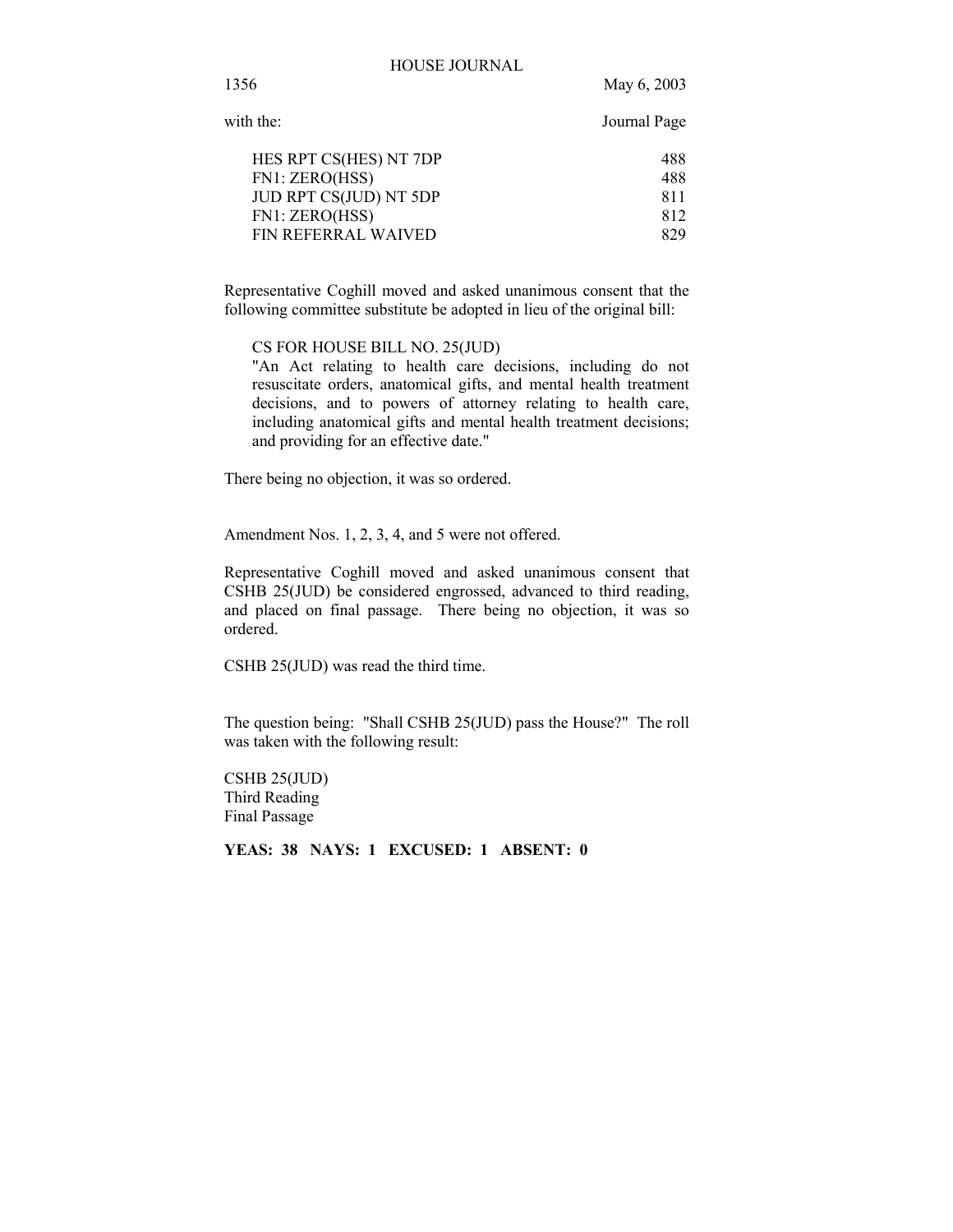Yeas: Anderson, Berkowitz, Chenault, Cissna, Coghill, Crawford, Croft, Dahlstrom, Fate, Foster, Gara, Gatto, Gruenberg, Guttenberg, Harris, Hawker, Heinze, Holm, Joule, Kerttula, Kohring, Kookesh, Kott, Masek, McGuire, Meyer, Morgan, Moses, Ogg, Rokeberg, Samuels, Seaton, Stoltze, Weyhrauch, Whitaker, Williams, Wilson, Wolf

Nays: Lynn

Excused: Kapsner

And so, CSHB 25(JUD) passed the House.

Representative Coghill moved and asked unanimous consent that the roll call on the passage of the bill be considered the roll call on the effective date clause. There being no objection, it was so ordered.

CSHB 25(JUD) was referred to the Chief Clerk for engrossment.

The Speaker stated that, without objection, the House would revert to:

### **MESSAGES FROM THE SENATE**

#### **SB 105**

A message dated May 6, 2003, was read stating the Senate has failed to concur in the House amendment to:

CS FOR SENATE BILL NO. 105(HES) am(efd fld)

"An Act relating to eligibility requirements for medical assistance for certain children, pregnant women, and persons in a medical or intermediate care facility."

namely:

HOUSE CS FOR CS FOR SENATE BILL NO. 105(HES) "An Act relating to eligibility requirements for medical assistance for certain children, pregnant women, and persons in a medical or intermediate care facility; and providing for an effective date."

(technical title change)

and respectfully requests the House to recede from its amendment.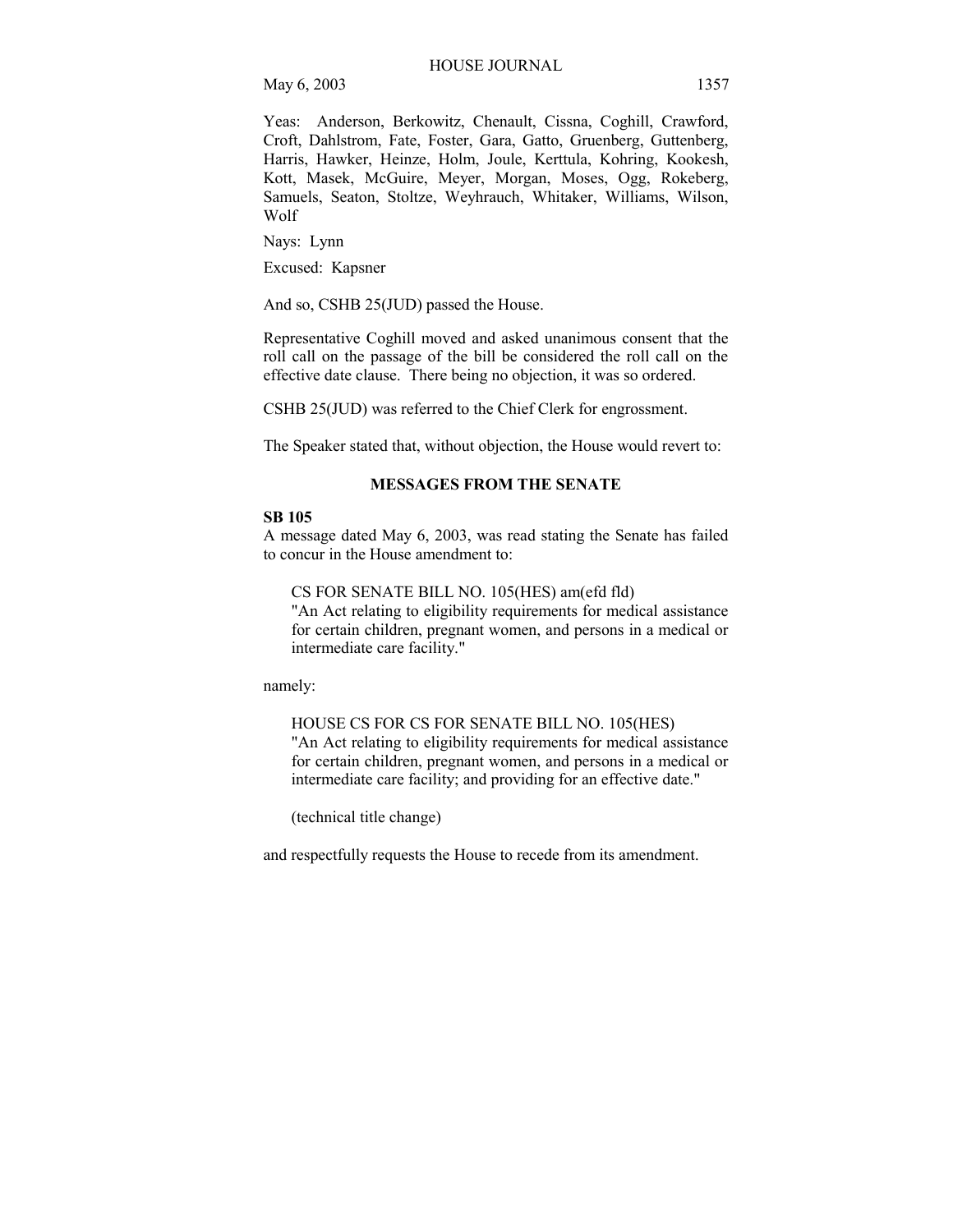The House members of the Conference Committee are Representatives Wilson (Chair), Coghill, and Cissna (page 1324).

HCS CSSB 105(HES) is under Unfinished Business.

# **SECOND READING OF HOUSE BILLS**  (Continued)

# **HB 191**

The following was read the second time:

# HOUSE BILL NO. 191

"An Act relating to the Alaska coastal management program and to policies and procedures for consistency reviews and the rendering of consistency determinations under that program; relating to the functions of coastal resource service areas; creating an Alaska Coastal Program Evaluation Council; eliminating the Alaska Coastal Policy Council; annulling certain regulations relating to the Alaska coastal management program; relating to actions based on private nuisance; relating to zoning within a third class borough covered by the Alaska coastal management program; and providing for effective dates."

with the: Journal Page

| FSH RPT 2DP 2DNP 1NR 2AM        | 638  |
|---------------------------------|------|
| FN1: ZERO(DFG)                  | 639  |
| FN2: ZERO(DEC)                  | 639  |
| FN3: (DNR)                      | 639  |
| RES RPT CS(RES) NT 5DP 2DNP 2AM | 1196 |
| FN1: ZERO(DFG)                  | 1197 |
| FN2: ZERO(DEC)                  | 1197 |
| FN3: (DNR)                      | 1197 |
| DISCHARGED FROM JUD             | 1283 |
| FIN RPT CS(FIN) NT 3DP 2DNP 4NR | 1308 |
| FN1: ZERO(DFG)                  | 1309 |
| FN2: ZERO(DEC)                  | 1309 |
| FN4: ZERO(DNR)                  | 1309 |
|                                 |      |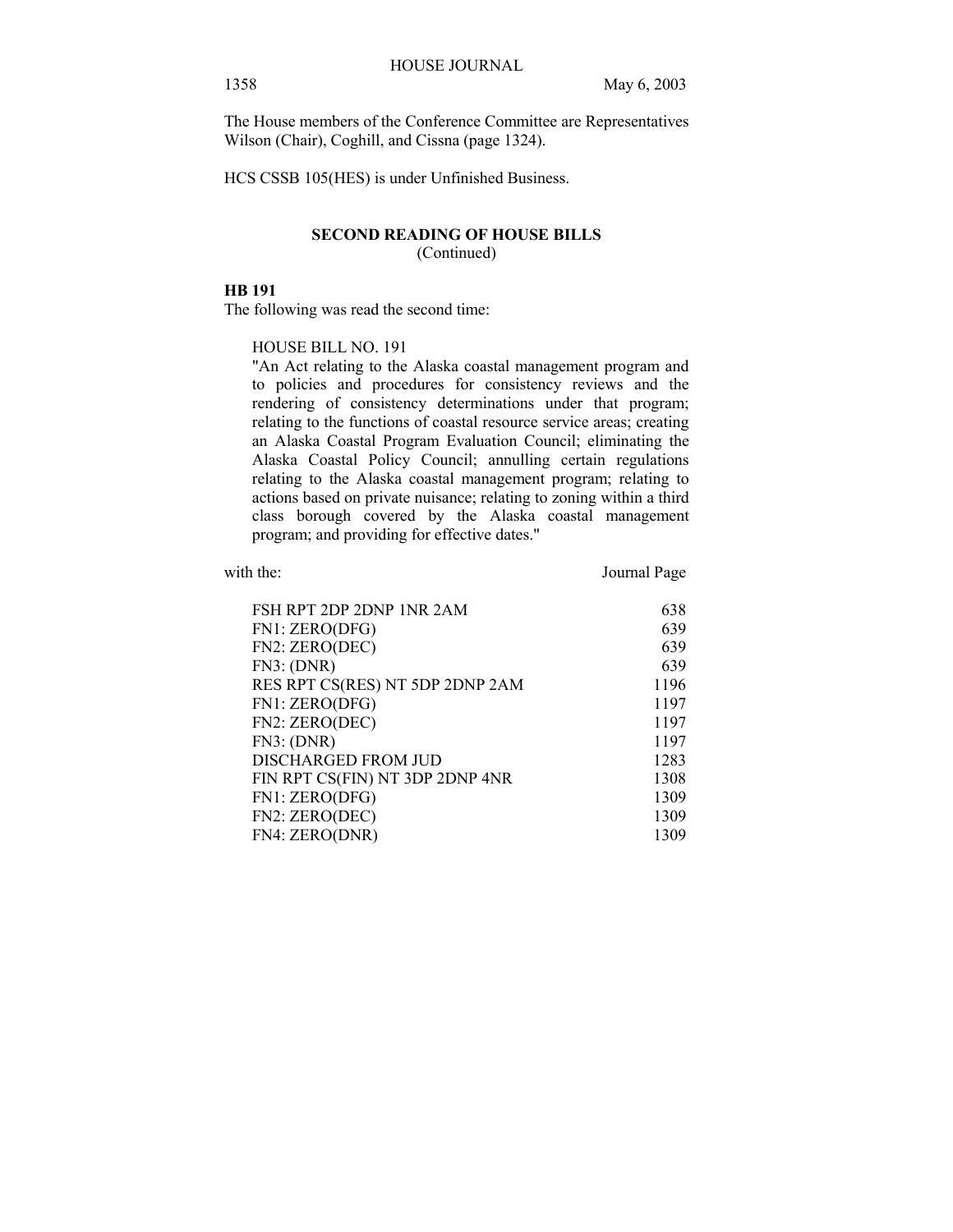Representative Coghill moved and asked unanimous consent that the following committee substitute be adopted in lieu of the original bill:

CS FOR HOUSE BILL NO. 191(FIN)

"An Act relating to the Alaska coastal management program and to policies and procedures for consistency reviews and the rendering of consistency determinations under that program; eliminating the Alaska Coastal Policy Council; annulling certain regulations relating to the Alaska coastal management program; and providing for an effective date."

There being no objection, it was so ordered.

Representative Kerttula moved and asked unanimous consent that CSHB 191(FIN) be removed from the calendar and referred to the Rules Committee.

Representative Fate objected.

Representative Coghill placed a call of the House.

The Speaker stated the call was satisfied.

The question being: "Shall CSHB 191(FIN) be removed from the calendar and referred to the Rules Committee?" The roll was taken with the following result:

CSHB 191(FIN) Second Reading Remove from Calendar, Refer to Rules Committee

# **YEAS: 11 NAYS: 28 EXCUSED: 1 ABSENT: 0**

Yeas: Berkowitz, Cissna, Crawford, Croft, Gara, Gruenberg, Guttenberg, Joule, Kerttula, Kookesh, Moses

Nays: Anderson, Chenault, Coghill, Dahlstrom, Fate, Foster, Gatto, Harris, Hawker, Heinze, Holm, Kohring, Kott, Lynn, Masek, McGuire, Meyer, Morgan, Ogg, Rokeberg, Samuels, Seaton, Stoltze, Weyhrauch, Whitaker, Williams, Wilson, Wolf

Excused: Kapsner

And so, the motion failed.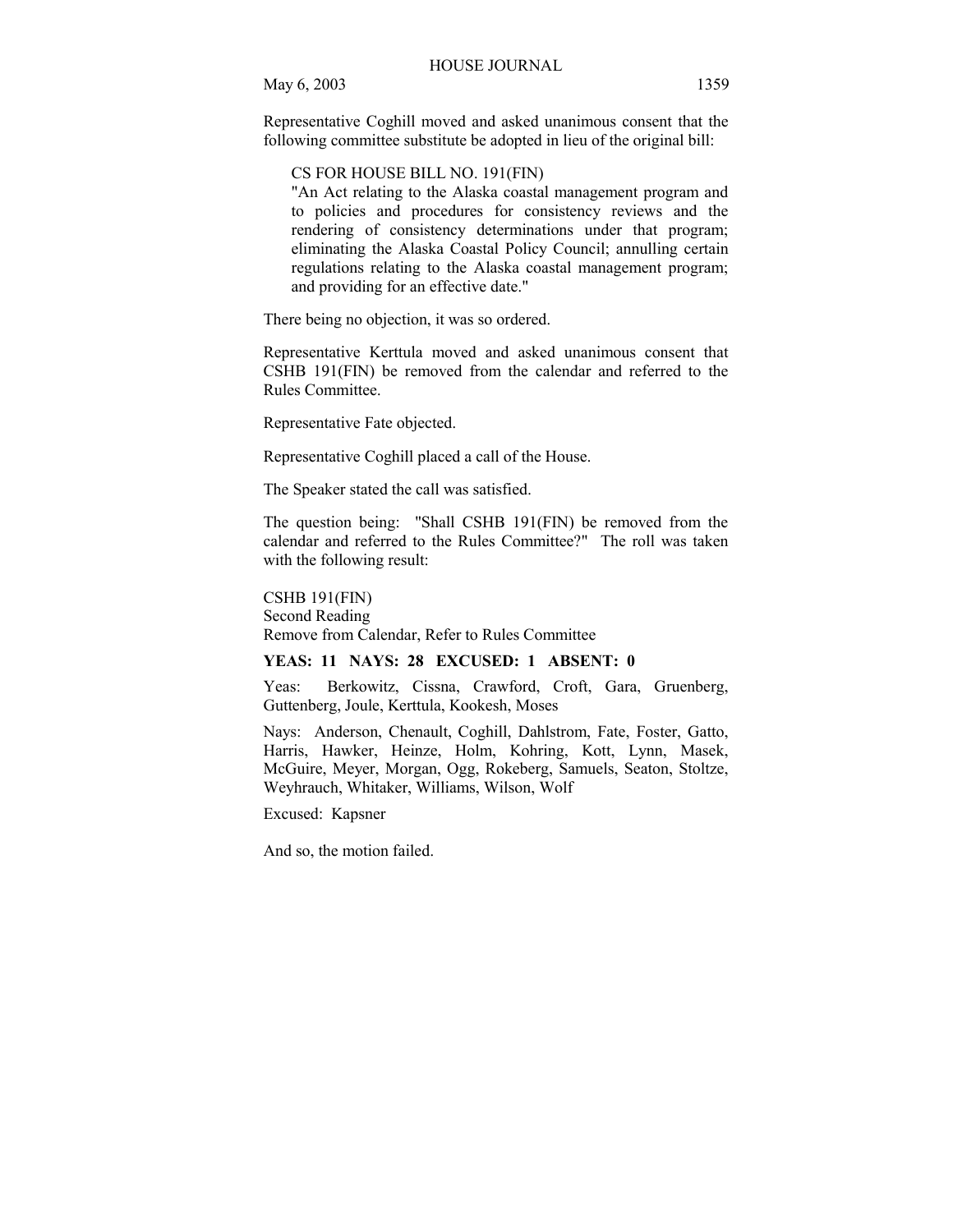Amendment No. 1 was offered by Representative Fate:

Page 12, lines 28 - 29: Delete "**affected** [INTERESTED]" Insert "interested"

Page 14, line 1: Delete "(g) of this section," Delete "AS 46.40.040(b),"

Page 22, line 30: Delete "to the extent the regulations are not inconsistent with this Act"

Insert "notwithstanding any contrary provision of this Act"

Page 23, line 1, following "Notwithstanding": Insert "any contrary provision of this Act,"

Page 23, lines 4 - 5:

 Delete "that is not otherwise inconsistent with this Act or AS 46.40 as amended by this Act,"

Representative Fate moved and asked unanimous consent that Amendment No. 1 be adopted.

Representative Kerttula objected.

Representative Kerttula moved and asked unanimous consent to divide the question.

The Speaker ruled that Amendment No. 1 was divisible.

There being no objection, Amendment No. 1 was divided.

Amendment No. 1, Part A:

Page 12, lines 28 - 29: Delete "**affected** [INTERESTED]" Insert "interested"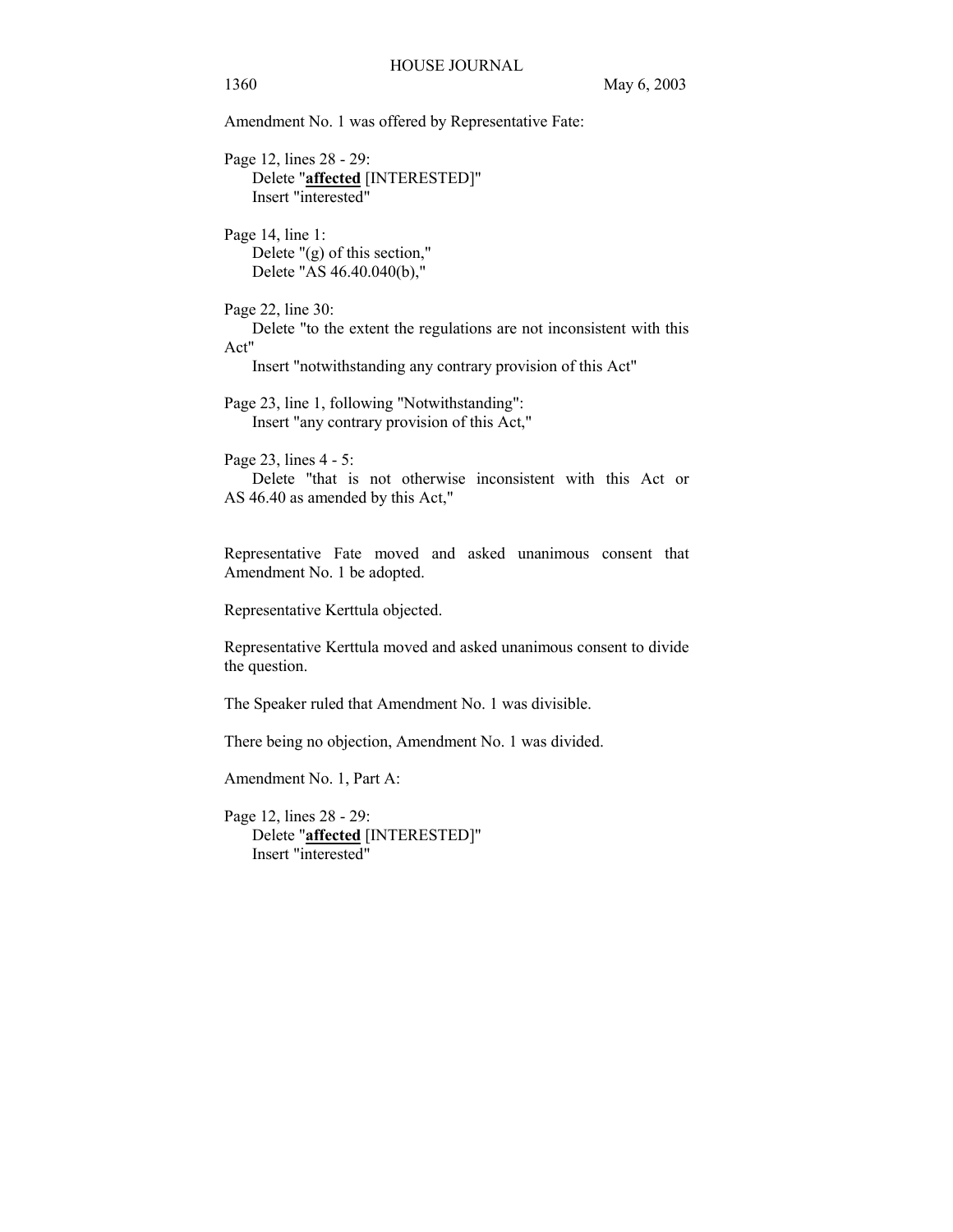Representative Fate moved and asked unanimous consent that Amendment No. 1, Part A be adopted.

Representative Berkowitz objected and withdrew the objection. There being no further objection, Amendment No. 1, Part A was adopted.

Amendment No. 1, Part B:

Page 14, line 1: Delete "(g) of this section," Delete "AS 46.40.040(b),"

Representative Fate moved and asked unanimous consent that Amendment No. 1, Part B be adopted.

Representative Kerttula objected.

The question being: "Shall Amendment No. 1, Part B be adopted?" The roll was taken with the following result:

CSHB 191(FIN) am Second Reading Amendment No. 1, Part B

### **YEAS: 21 NAYS: 18 EXCUSED: 1 ABSENT: 0**

Yeas: Anderson, Chenault, Coghill, Dahlstrom, Fate, Foster, Gatto, Harris, Hawker, Heinze, Holm, Kohring, Lynn, McGuire, Meyer, Morgan, Rokeberg, Seaton, Stoltze, Williams, Wolf

Nays: Berkowitz, Cissna, Crawford, Croft, Gara, Gruenberg, Guttenberg, Joule, Kerttula, Kookesh, Kott, Masek, Moses, Ogg, Samuels, Weyhrauch, Whitaker, Wilson

Excused: Kapsner

Masek changed from "Yea" to "Nay". Wilson changed from "Yea" to "Nay".

And so, Amendment No. 1, Part B was adopted.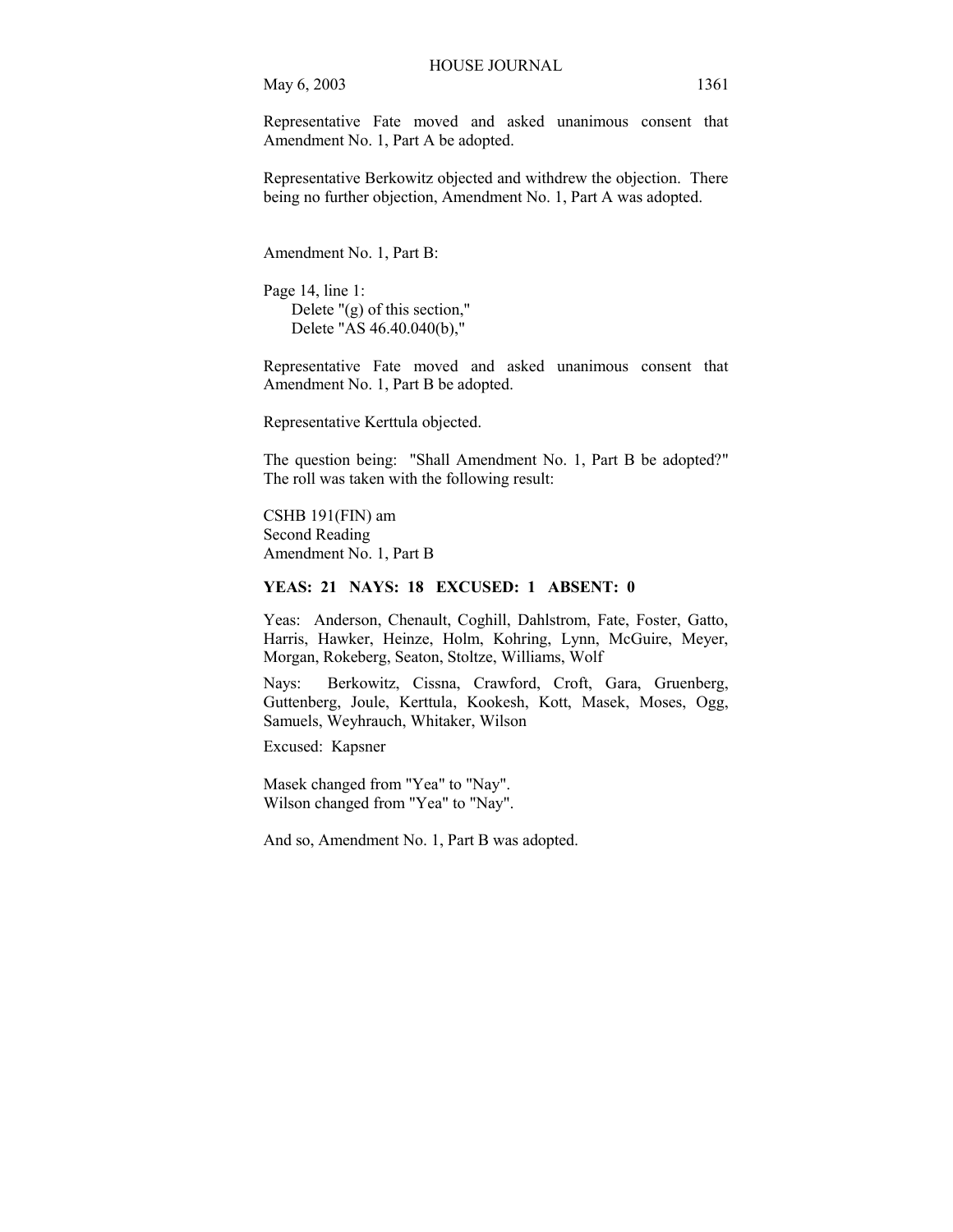Amendment No. 1, Part C:

Page 22, line 30:

 Delete "to the extent the regulations are not inconsistent with this Act"

Insert "notwithstanding any contrary provision of this Act"

Page 23, line 1, following "Notwithstanding": Insert "any contrary provision of this Act,"

Page 23, lines 4 - 5: Delete "that is not otherwise inconsistent with this Act or AS 46.40 as amended by this Act,"

Representative Fate moved and asked unanimous consent that Amendment No. 1, Part C be adopted.

Representative Kerttula objected.

Amendment to Amendment No. 1, Part C was offered by Representative Kerttula:

Following "Insert "notwithstanding any contrary provision of this Act"":

 Insert "Page 22, line 31: Delete "may" Insert "shall"

 Page 22, line 31, following "and": Insert "may""

Representative Kerttula moved and asked unanimous consent that Amendment to Amendment No. 1, Part C be adopted.

Representative Weyhrauch objected.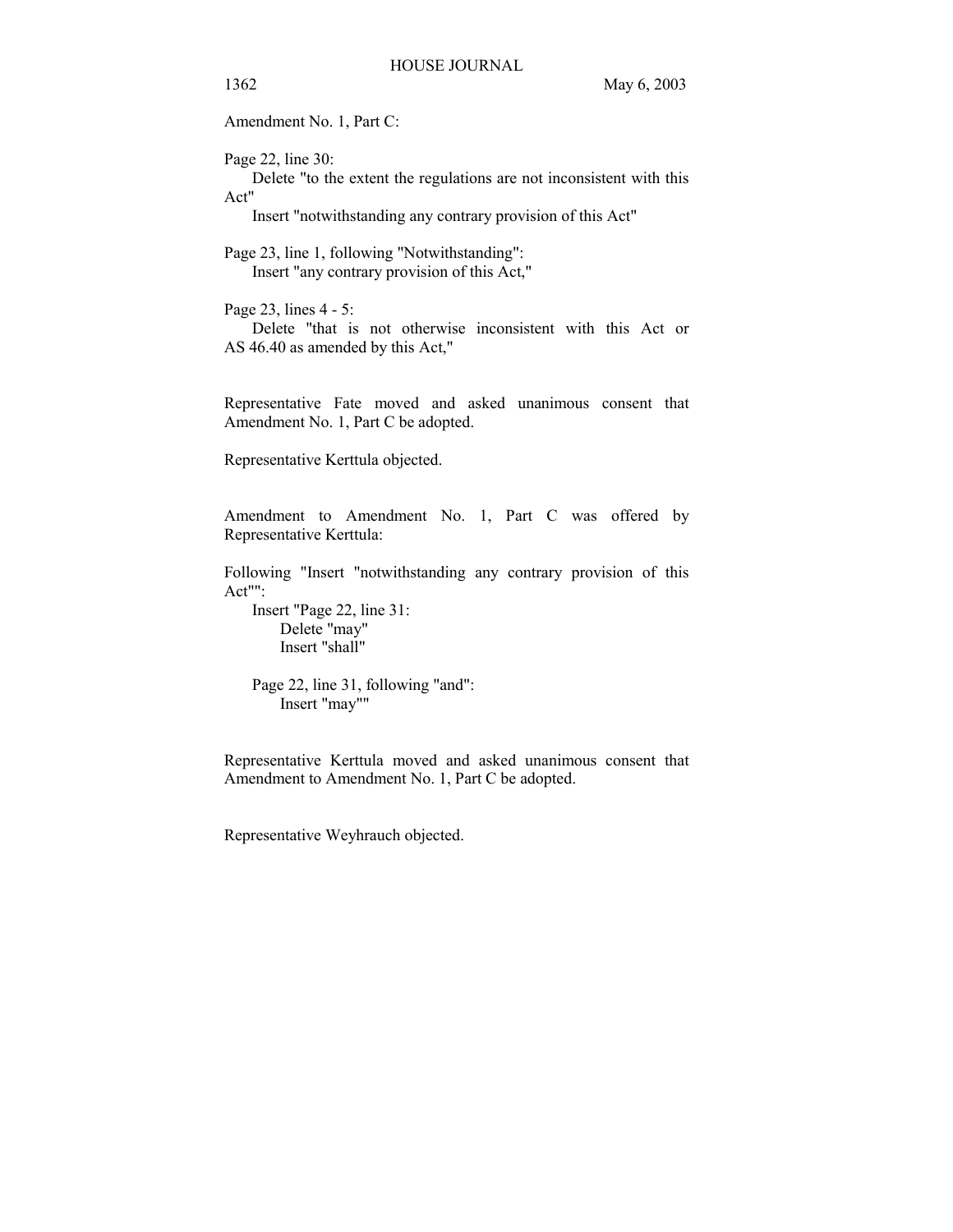The question being: "Shall Amendment to Amendment No. 1, Part C be adopted?" The roll was taken with the following result:

CSHB 191(FIN) am Second Reading Amendment to Amendment No. 1, Part C

# **YEAS: 17 NAYS: 18 EXCUSED: 1 ABSENT: 4**

Yeas: Berkowitz, Cissna, Crawford, Croft, Fate, Foster, Gara, Gruenberg, Guttenberg, Kerttula, Kott, Lynn, McGuire, Meyer, Morgan, Moses, Seaton

Nays: Anderson, Chenault, Coghill, Dahlstrom, Gatto, Harris, Hawker, Heinze, Holm, Joule, Ogg, Samuels, Stoltze, Weyhrauch, Whitaker, Williams, Wilson, Wolf

Excused: Kapsner

Absent: Kohring, Kookesh, Masek, Rokeberg

And so, Amendment to Amendment No. 1, Part C was not adopted.

The question being: "Shall Amendment No. 1, Part C be adopted?" The roll was taken with the following result:

CSHB 191(FIN) am Second Reading Amendment No. 1, Part C

#### **YEAS: 25 NAYS: 14 EXCUSED: 1 ABSENT: 0**

Yeas: Chenault, Coghill, Dahlstrom, Fate, Foster, Harris, Hawker, Heinze, Holm, Kohring, Kott, Lynn, Masek, McGuire, Meyer, Morgan, Ogg, Rokeberg, Samuels, Seaton, Stoltze, Whitaker, Williams, Wilson, Wolf

Nays: Anderson, Berkowitz, Cissna, Crawford, Croft, Gara, Gatto, Gruenberg, Guttenberg, Joule, Kerttula, Kookesh, Moses, Weyhrauch

Excused: Kapsner

And so, Amendment No. 1, Part C was adopted.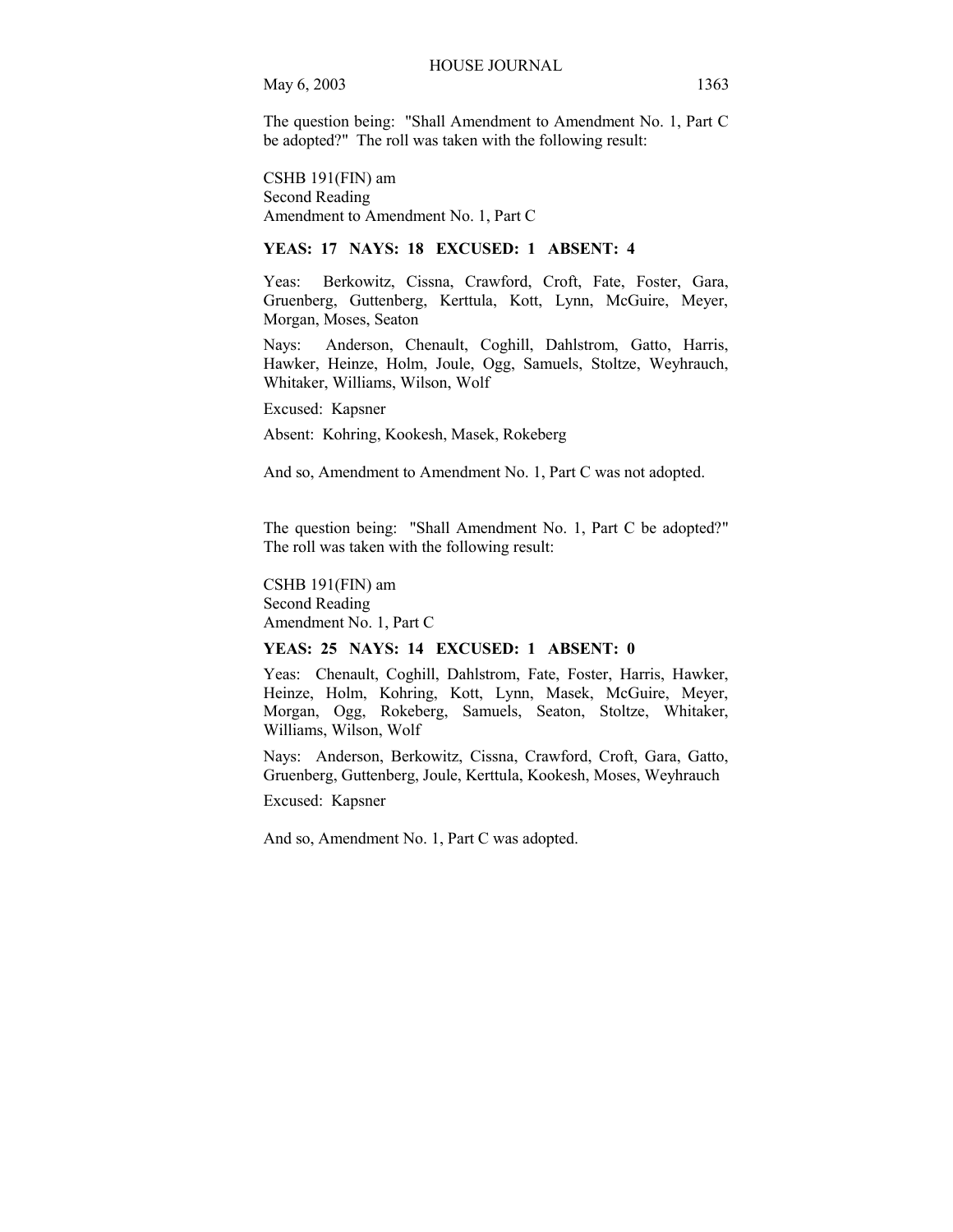Amendment No. 2 was offered by Representatives Kerttula and Berkowitz:

Page 1, line 1, through page 24, line 28 (title amendment):

Delete all material and insert:

 "**"An Act relating to development of guidelines and enforceable policies by the Alaska Coastal Policy Council; and providing for an effective date."** 

BE IT ENACTED BY THE LEGISLATURE OF THE STATE OF **ALASKA:** 

 **\* Section 1.** The uncodified law of the State of Alaska is amended by adding a new section to read:

 ALASKA COASTAL POLICY COUNCIL. The Alaska Coastal Policy Council shall revise the "guidelines and standards" found at 6 AAC 80.010 - 6 AAC 80.900. The council shall develop guidelines for development of district coastal management programs. The council shall develop statewide enforceable policies to address coastal uses and resources subject to the Alaska coastal management program. Guidelines and enforceable policies shall be developed in consultation with coastal resource districts, state agencies, federal agencies, coastal tribal governments, local governments in coastal communities, and the public. The revision shall be completed not later than July 1, 2005.

 **\* Sec. 2.** This Act takes effect July 1, 2003."

Representative Kerttula moved and asked unanimous consent that Amendment No. 2 be adopted.

Representative Fate objected.

The question being: "Shall Amendment No. 2 be adopted?" The roll was taken with the following result:

CSHB 191(FIN) am Second Reading Amendment No. 2

# **YEAS: 13 NAYS: 26 EXCUSED: 1 ABSENT: 0**

Yeas: Berkowitz, Cissna, Crawford, Croft, Gara, Gruenberg, Guttenberg, Joule, Kerttula, Kookesh, Moses, Ogg, Seaton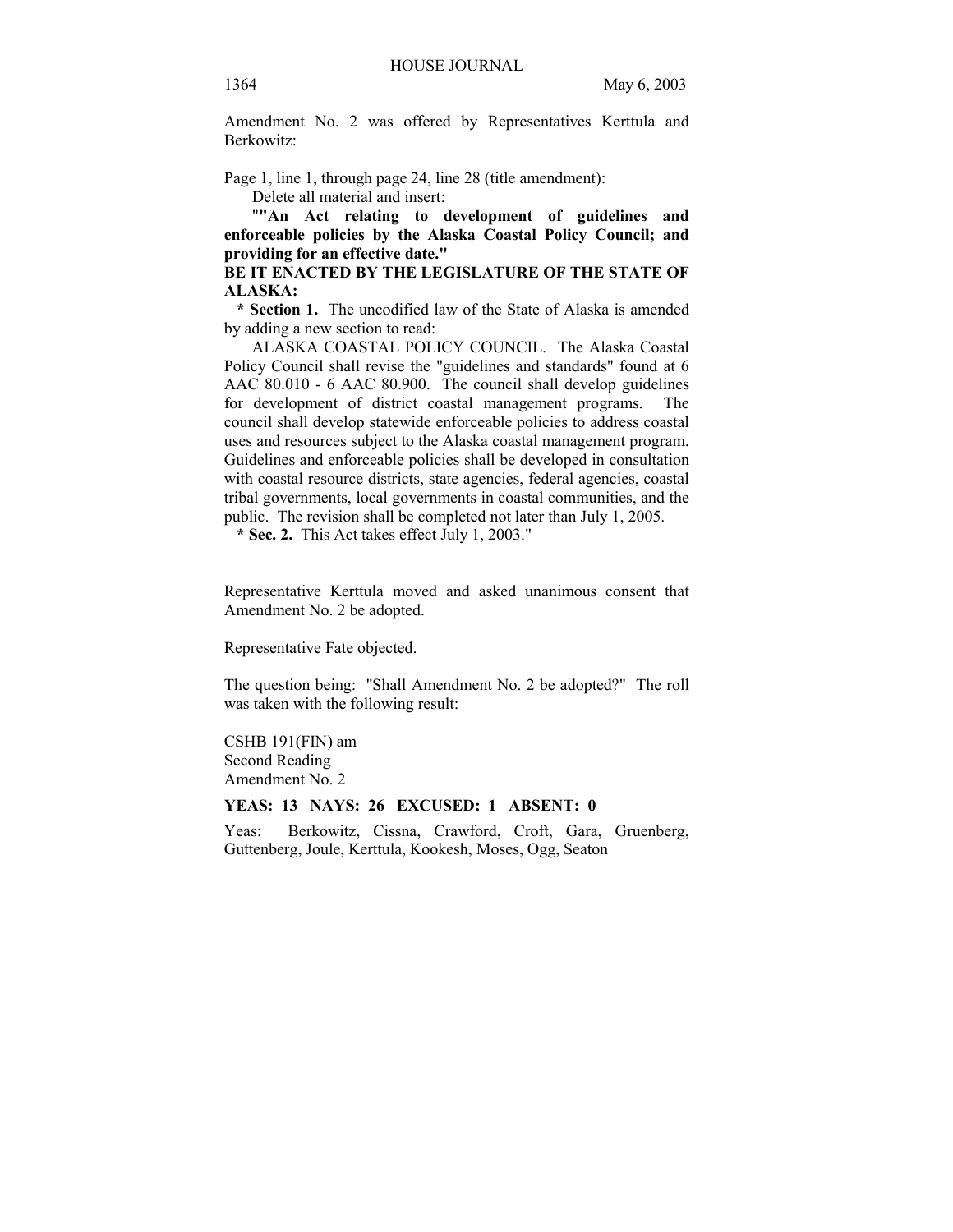Nays: Anderson, Chenault, Coghill, Dahlstrom, Fate, Foster, Gatto, Harris, Hawker, Heinze, Holm, Kohring, Kott, Lynn, Masek, McGuire, Meyer, Morgan, Rokeberg, Samuels, Stoltze, Weyhrauch, Whitaker, Williams, Wilson, Wolf

Excused: Kapsner

And so, Amendment No. 2 was not adopted.

Representative Coghill moved and asked unanimous consent that CSHB 191(FIN) am be considered engrossed, advanced to third reading, and placed on final passage.

Objection was heard.

CSHB 191(FIN) am will advance to third reading on tomorrow's calendar.

#### **HB 209**

The following was read the second time:

HOUSE BILL NO. 209

"An Act relating to municipal property tax adjustments for property affected by a disaster."

with the: Journal Page

| CRA RPT CS(CRA) 7DP        | 867  |
|----------------------------|------|
| FN1: ZERO(CED)             | 868  |
| <b>FIN REFERRAL WAIVED</b> | 1216 |
| RLS RPT CS(RLS) 5DP 1NR    | 1309 |
| FN1: ZERO(CED)             | 1309 |

Representative Coghill moved and asked unanimous consent that the following committee substitute be adopted in lieu of the original bill:

CS FOR HOUSE BILL NO. 209(RLS) (same title)

There being no objection, it was so ordered.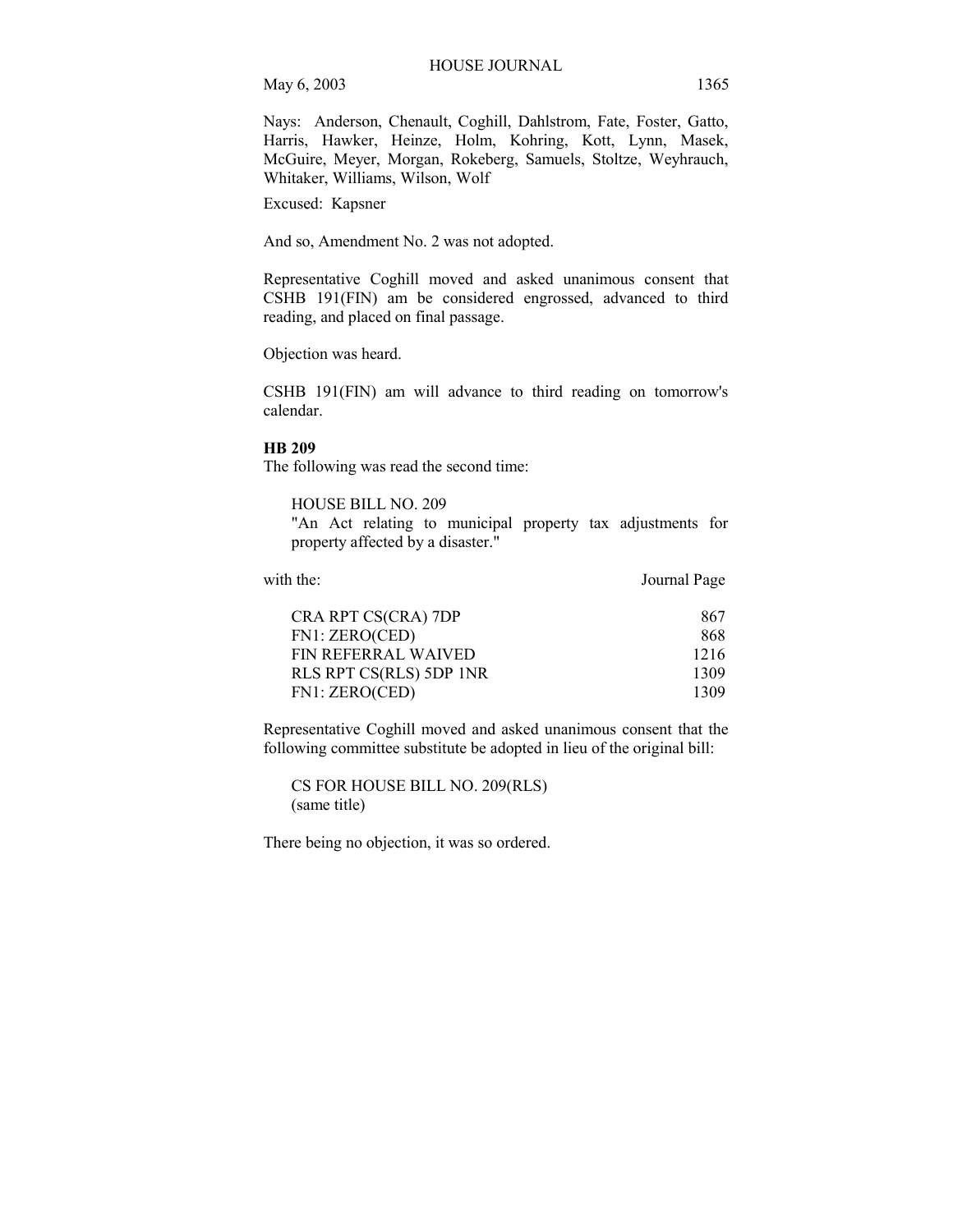Representative Coghill moved and asked unanimous consent that CSHB 209(RLS) be considered engrossed, advanced to third reading, and placed on final passage. There being no objection, it was so ordered.

CSHB 209(RLS) was read the third time.

The question being: "Shall CSHB 209(RLS) pass the House?" The roll was taken with the following result:

CSHB 209(RLS) Third Reading Final Passage

#### **YEAS: 37 NAYS: 0 EXCUSED: 1 ABSENT: 2**

Yeas: Anderson, Chenault, Cissna, Coghill, Crawford, Croft, Dahlstrom, Fate, Foster, Gara, Gatto, Gruenberg, Guttenberg, Harris, Hawker, Heinze, Holm, Joule, Kerttula, Kookesh, Kott, Lynn, Masek, McGuire, Meyer, Morgan, Moses, Ogg, Rokeberg, Samuels, Seaton, Stoltze, Weyhrauch, Whitaker, Williams, Wilson, Wolf

Excused: Kapsner

Absent: Berkowitz, Kohring

And so, CSHB 209(RLS) passed the House and was referred to the Chief Clerk for engrossment.

\*\*Representative Gruenberg, who had been previously excused (page 1328), left the Chamber.

# **HB 234**

The following was read the second time:

HOUSE BILL NO. 234

"An Act relating to brewpubs, and continuing the existence of the Alcoholic Beverage Control Board; and providing for an effective date."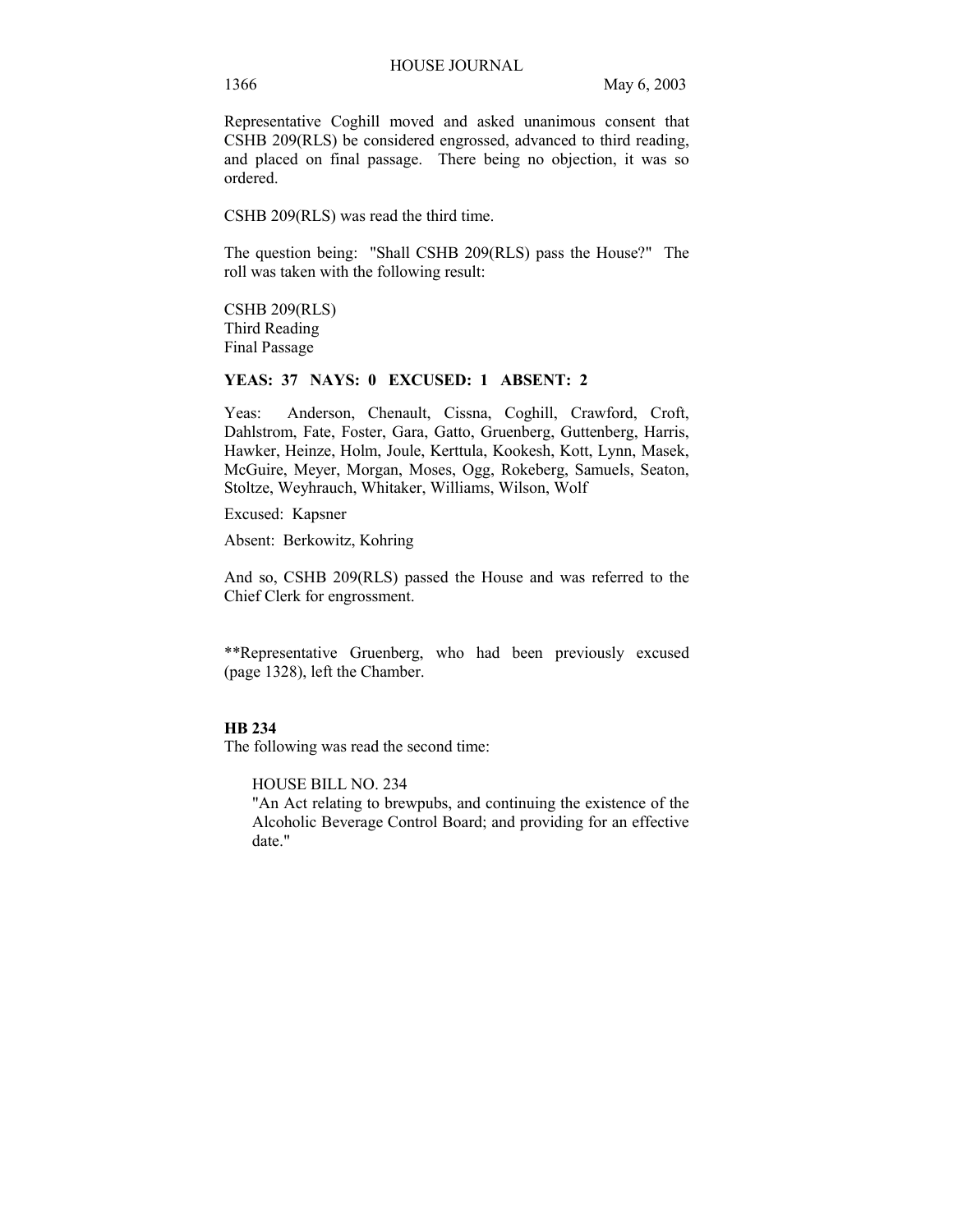Journal Page

| L&C RPT CS(L&C) NT 4DP 3NR     | 963  |
|--------------------------------|------|
| FN1: ZERO(REV)                 | 963  |
| FIN RPT CS(FIN) NT 3DP 3NR     | 1152 |
| FN1: ZERO(REV)                 | 1153 |
| FN2: INDETERMINATE(DPS)        | 1153 |
| RLS RPT CS(RLS) NT 1DP 4NR 1AM | 1310 |
| FN1: ZERO(REV)                 | 1310 |
| FN2: INDETERMINATE(DPS)        | 1310 |

Representative Coghill moved and asked unanimous consent that the following committee substitute be adopted in lieu of the original bill:

CS FOR HOUSE BILL NO. 234(RLS)

"An Act relating to the Alcoholic Beverage Control Board; relating to the sale of beer manufactured at a brewpub; and providing for an effective date."

Representative Berkowitz objected.

The question being: "Shall the Rules Committee substitute be adopted?" The roll was taken with the following result:

HB 234 Second Reading Adopt Rules CS

#### **YEAS: 31 NAYS: 5 EXCUSED: 2 ABSENT: 2**

Yeas: Anderson, Chenault, Coghill, Crawford, Dahlstrom, Fate, Foster, Gatto, Guttenberg, Harris, Hawker, Heinze, Holm, Joule, Kohring, Kookesh, Kott, Lynn, McGuire, Meyer, Morgan, Ogg, Rokeberg, Samuels, Seaton, Stoltze, Weyhrauch, Whitaker, Williams, Wilson, Wolf

Nays: Berkowitz, Cissna, Gara, Kerttula, Moses

Excused: Gruenberg, Kapsner

Absent: Croft, Masek

And so, CSHB 234(RLS) was adopted.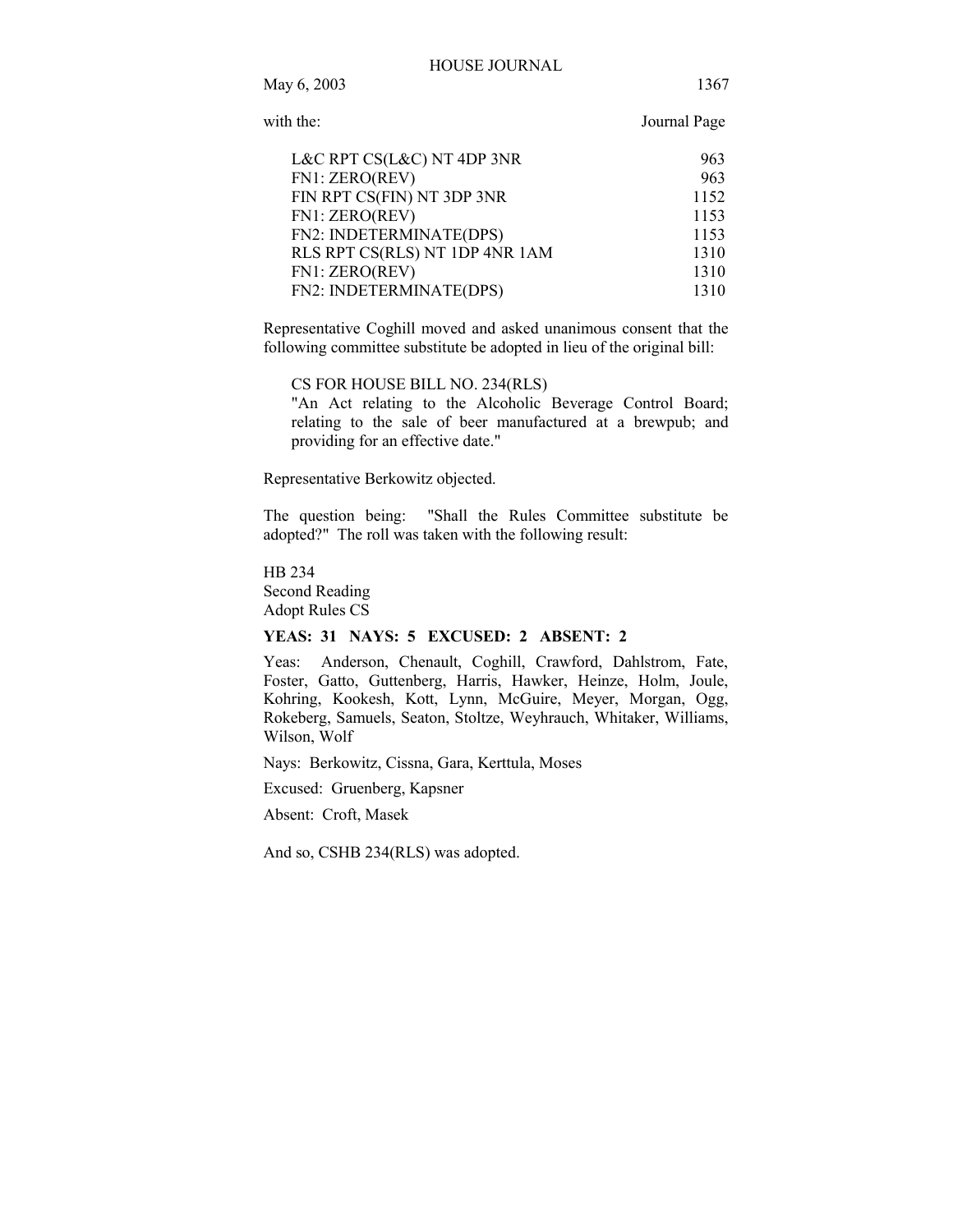Amendment No. 1 was offered by Representatives Rokeberg and McGuire:

# Page 1, line 1, following "**Act**" (title amendment): Delete "**relating to**" Insert "**extending the termination date of**"

Page 1, lines 7 - 9, following "agency.":

Delete all material and insert:

 "The Board is in the Department of **Public Safety** [REVENUE], but for administrative purposes only."

Representative Rokeberg moved and asked unanimous consent that Amendment No. 1 be adopted.

Representative Berkowitz objected and withdrew the objection.

There being no further objection, Amendment No. 1 was adopted and the new title follows:

CS FOR HOUSE BILL NO. 234(RLS) am

"An Act extending the termination date of the Alcoholic Beverage Control Board; relating to the sale of beer manufactured at a brewpub; and providing for an effective date."

Representative Coghill moved and asked unanimous consent that CSHB 234(RLS) am be considered engrossed, advanced to third reading, and placed on final passage. There being no objection, it was so ordered.

CSHB 234(RLS) am was read the third time.

The question being: "Shall CSHB 234(RLS) am pass the House?" The roll was taken with the following result:

CSHB 234(RLS) am Third Reading Final Passage

**YEAS: 36 NAYS: 0 EXCUSED: 2 ABSENT: 2**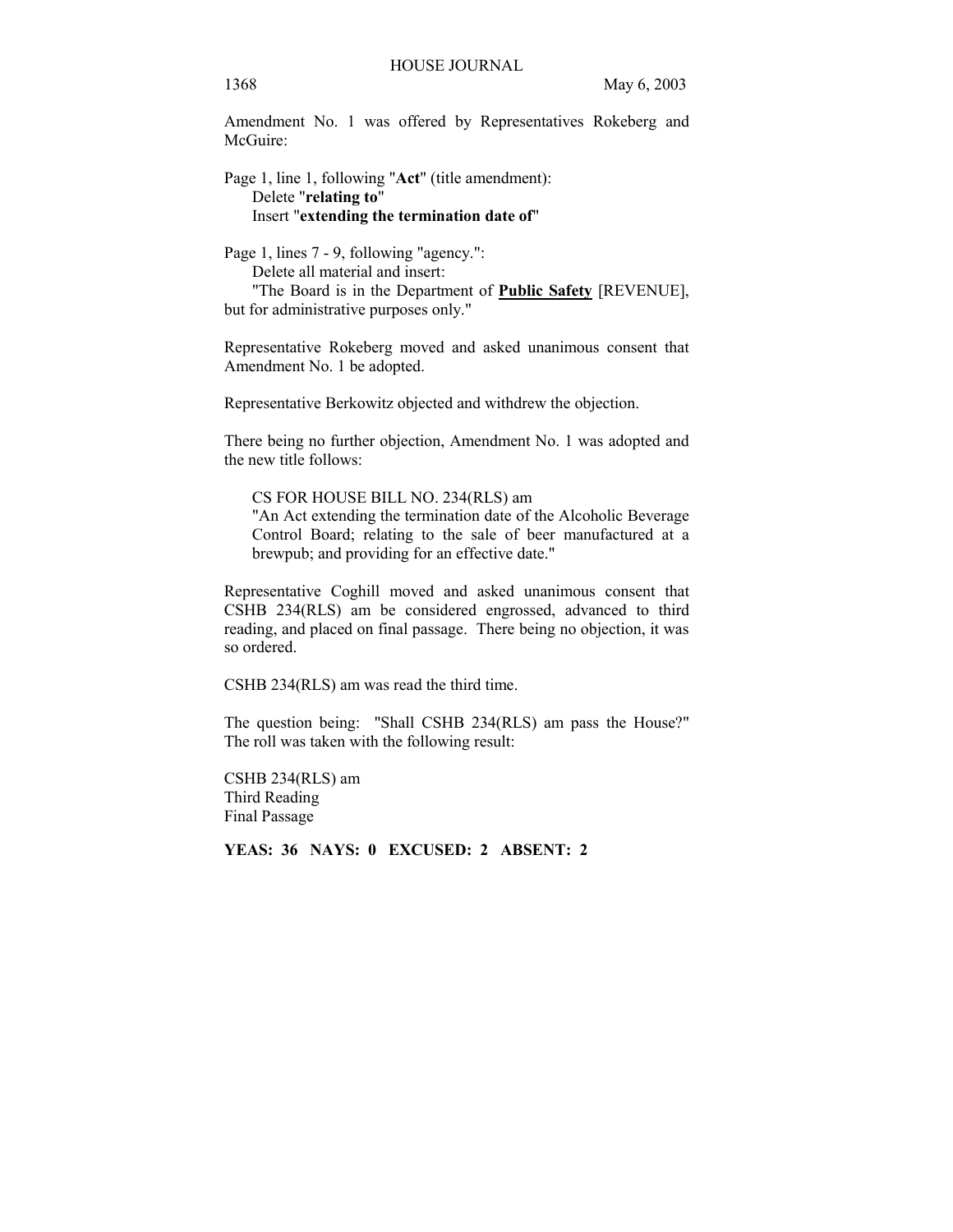Yeas: Anderson, Berkowitz, Chenault, Cissna, Coghill, Crawford, Dahlstrom, Fate, Foster, Gara, Gatto, Guttenberg, Harris, Hawker, Heinze, Holm, Joule, Kerttula, Kohring, Kookesh, Kott, Lynn, Masek, McGuire, Meyer, Morgan, Moses, Ogg, Rokeberg, Samuels, Stoltze, Weyhrauch, Whitaker, Williams, Wilson, Wolf

Excused: Gruenberg, Kapsner

Absent: Croft, Seaton

And so, CSHB 234(RLS) am passed the House.

Representative Coghill moved and asked unanimous consent that the roll call on the passage of the bill be considered the roll call on the effective date clause. There being no objection, it was so ordered.

CSHB 234(RLS) am was referred to the Chief Clerk for engrossment.

#### **HB 280**

The following was read the second time:

#### HOUSE BILL NO. 280

"An Act relating to the regulation of commercial motor vehicles to avoid loss or withholding of federal highway money, and to outof-service orders concerning commercial motor vehicles; amending Rule 43.1, Alaska Rules of Administration; and providing for an effective date."

with the: **Journal Page** 

| TRA RPT 5DP 2NR            | 1199 |
|----------------------------|------|
| FN1: ZERO(ADM)             | 1199 |
| FIN RPT CS(FIN) NT 7DP 2NR | 1312 |
| FN1: ZERO(ADM)             | 1313 |

Representative Coghill moved and asked unanimous consent that the following committee substitute be adopted in lieu of the original bill:

CS FOR HOUSE BILL NO. 280(FIN)

"An Act relating to the regulation of commercial motor vehicles to avoid loss or withholding of federal highway money, and to out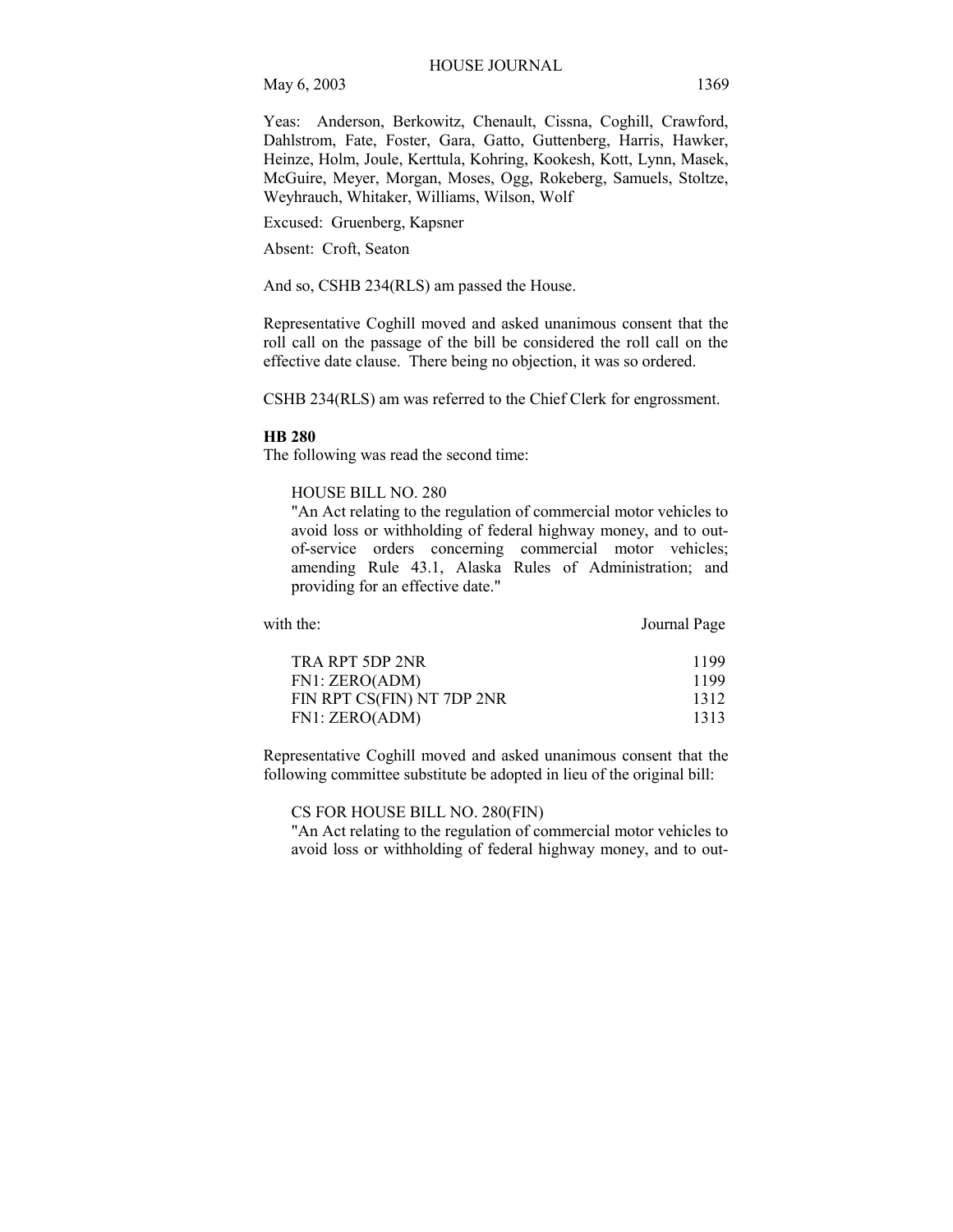of-service orders concerning commercial motor vehicles; moving authority for commercial motor vehicle regulation from the Department of Public Safety to the Department of Transportation and Public Facilities; amending Rule 43.1, Alaska Rules of Administration; and providing for an effective date."

There being no objection, it was so ordered.

Representative Coghill moved and asked unanimous consent that CSHB 280(FIN) be considered engrossed, advanced to third reading, and placed on final passage. There being no objection, it was so ordered.

CSHB 280(FIN) was read the third time.

The question being: "Shall CSHB 280(FIN) pass the House?" The roll was taken with the following result:

CSHB 280(FIN) Third Reading Final Passage

#### **YEAS: 35 NAYS: 0 EXCUSED: 2 ABSENT: 3**

Yeas: Anderson, Berkowitz, Chenault, Cissna, Coghill, Crawford, Dahlstrom, Fate, Foster, Gara, Gatto, Harris, Hawker, Heinze, Holm, Joule, Kerttula, Kohring, Kookesh, Kott, Lynn, Masek, McGuire, Meyer, Morgan, Moses, Ogg, Rokeberg, Samuels, Stoltze, Weyhrauch, Whitaker, Williams, Wilson, Wolf

Excused: Gruenberg, Kapsner

Absent: Croft, Guttenberg, Seaton

And so, CSHB 280(FIN) passed the House.

Representative Coghill moved and asked unanimous consent that the roll call on the passage of the bill be considered the roll call on the court rule change. There being no objection, it was so ordered.

Representative Coghill moved and asked unanimous consent that the roll call on the passage of the bill be considered the roll call on the effective date clause. There being no objection, it was so ordered.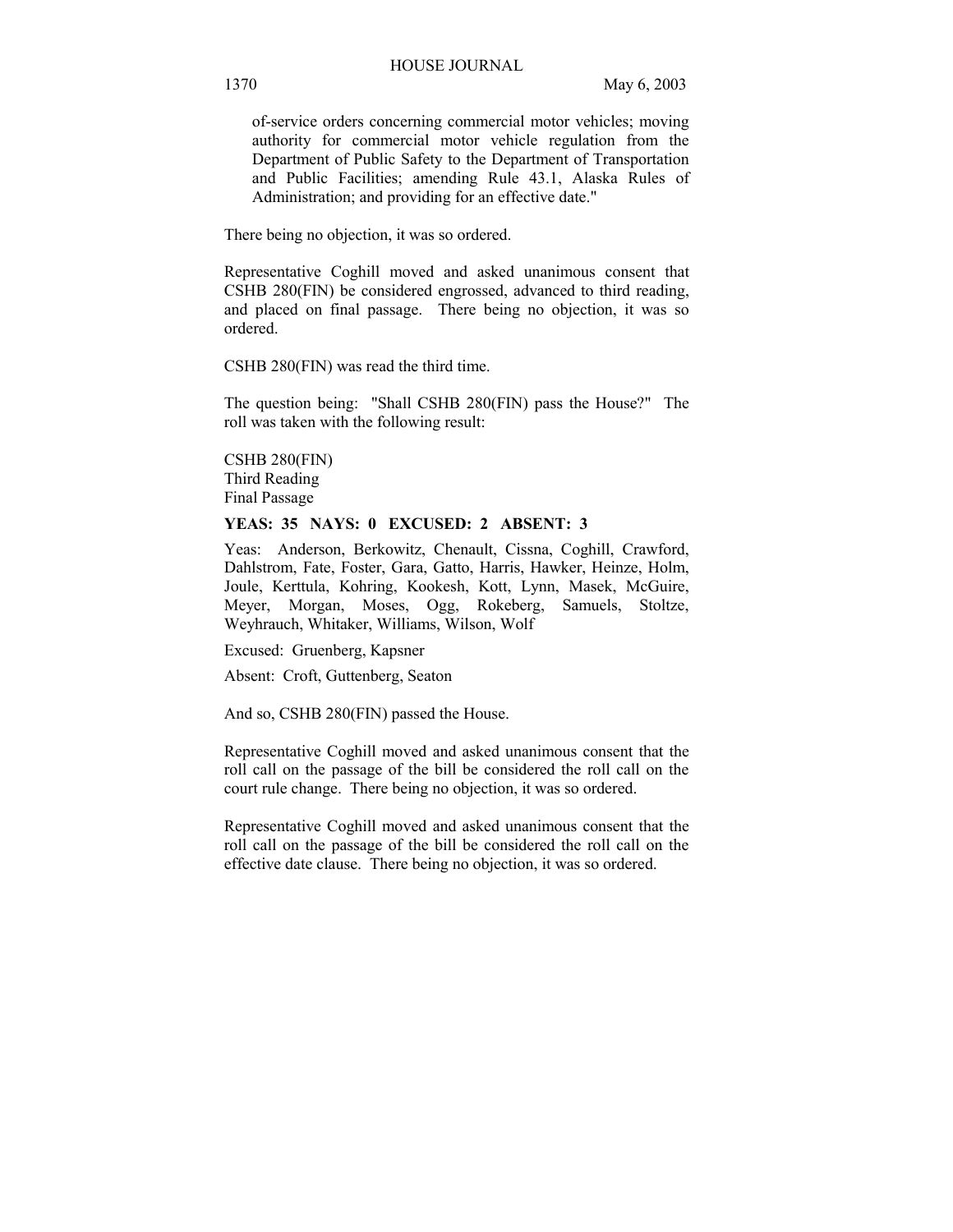CSHB 280(FIN) was referred to the Chief Clerk for engrossment.

# **LEGISLATIVE CITATIONS**

Representative Coghill moved and asked unanimous consent that the House approve the citation on the calendar. There being no objection, the following citation was approved and sent to enrolling:

In Memoriam - Faye Connolly

By Senator French; Representatives Berkowitz, Kott, Anderson, Chenault, Cissna, Coghill, Crawford, Croft, Dahlstrom, Fate, Foster, Gara, Gatto, Gruenberg, Guttenberg, Harris, Hawker, Heinze, Holm, Joule, Kerttula, Masek, McGuire, Meyer, Morgan, Ogg, Rokeberg, Samuels, Seaton, Weyhrauch, Williams, Wilson, Wolf

# **CONCUR IN SENATE AMENDMENTS**

#### **HB 59**

Representative Coghill moved and asked unanimous consent that the House consider the Senate message (page 1342) on the following at this time:

CS FOR HOUSE BILL NO. 59(FIN) am

"An Act relating to the evaluation and cleanup of sites where certain controlled substances may have been manufactured or stored; and providing for an effective date."

and

SENATE CS FOR CS FOR HOUSE BILL NO. 59(FIN) (same title)

There being no objection, it was so ordered.

Representative Coghill moved that the House concur in the Senate amendment to CSHB 59(FIN) am, thus adopting SCS CSHB 59(FIN), and recommended that the members vote yes.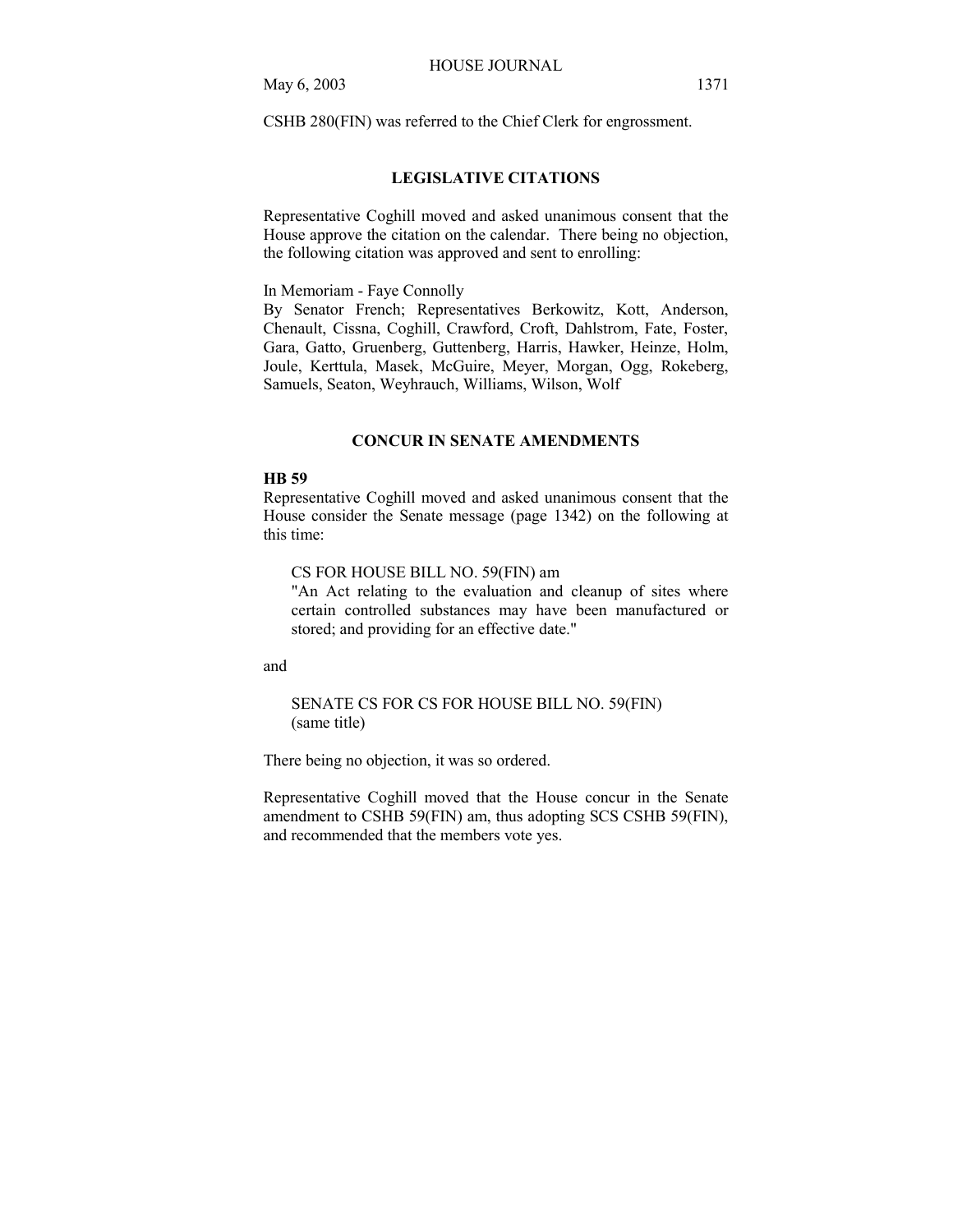The question being: "Shall the House concur in the Senate amendment to CSHB 59(FIN) am?" The roll was taken with the following result:

SCS CSHB 59(FIN) Concur

# **YEAS: 34 NAYS: 0 EXCUSED: 2 ABSENT: 4**

Yeas: Anderson, Berkowitz, Chenault, Cissna, Coghill, Crawford, Fate, Foster, Gara, Gatto, Harris, Hawker, Heinze, Holm, Joule, Kerttula, Kohring, Kookesh, Kott, Lynn, Masek, McGuire, Meyer, Morgan, Moses, Ogg, Rokeberg, Samuels, Stoltze, Weyhrauch, Whitaker, Williams, Wilson, Wolf

Excused: Gruenberg, Kapsner

Absent: Croft, Dahlstrom, Guttenberg, Seaton

And so, the House concurred in the Senate amendment, thus adopting SCS CSHB 59(FIN).

Representative Coghill moved and asked unanimous consent that the roll call on the passage of the bill be considered the roll call on the effective date clause. There being no objection, it was so ordered.

The Chief Clerk notified the Senate.

SCS CSHB 59(FIN) was referred to the Chief Clerk for enrollment.

#### **UNFINISHED BUSINESS**

# **HB 277**

The House Special Committee on Oil & Gas submitted the forthcoming fiscal notes to accompany their report (page 1316):

- 1. Zero, Dept. of Revenue
- 2. Zero, Dept. of Natural Resources

for the following: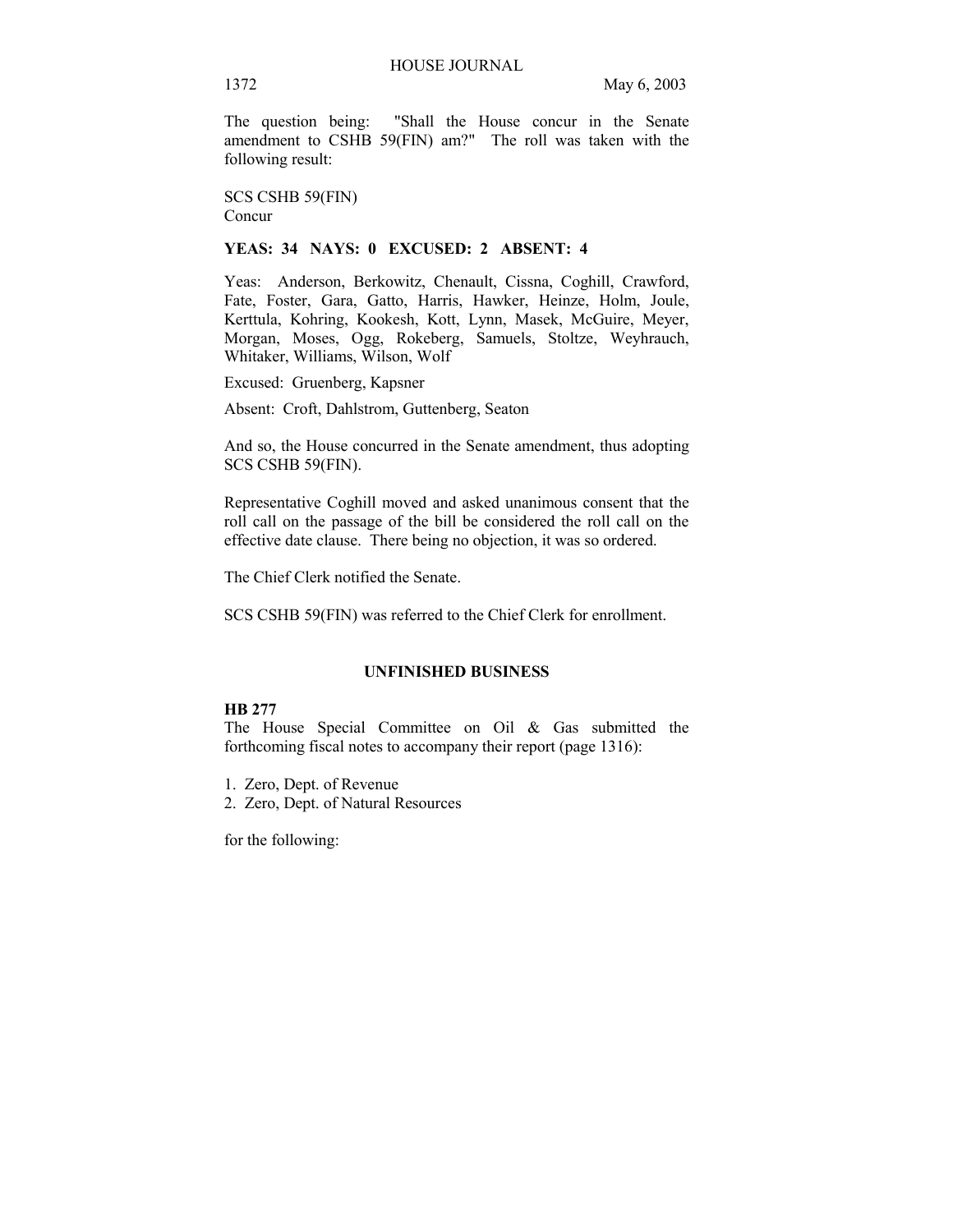# CS FOR HOUSE BILL NO. 277(O&G)

"An Act relating to the powers of the Regulatory Commission of Alaska in regard to intrastate pipeline transportation services and pipeline facilities, to the rate of interest for funds to be paid by pipeline shippers or carriers at the end of a suspension of tariff filing, and to the application of orders affecting rates of regulated pipeline utilities."

HB 277 is in the Resources Committee.

# **HCR 10**

Representative Gruenberg added his name as cosponsor to:

HOUSE CONCURRENT RESOLUTION NO. 10

Relating to restoration of riparian habitat that is vital to the fisheries resources of the state.

# **HJR 3**

Representative Wolf removed his name as cosponsor to:

#### SPONSOR SUBSTITUTE FOR HOUSE JOINT RESOLUTION NO. 3

Proposing amendments to the Constitution of the State of Alaska relating to the Alaska permanent fund.

# **HB 15**

Representative Wilson added her name as cosponsor to:

### HOUSE BILL NO. 15

"An Act relating to establishing the Alaska No-Call List, a data base of residential telephone customers who do not wish to receive telephonic solicitations; providing that the data base be compiled at no cost to the customers; requiring paid telephonic sellers to purchase the data base; requiring telephonic sellers to identify themselves; requiring telephonic solicitors who are otherwise exempt from registration as telephonic solicitors to file with the Department of Law and purchase the data base; and providing for an effective date."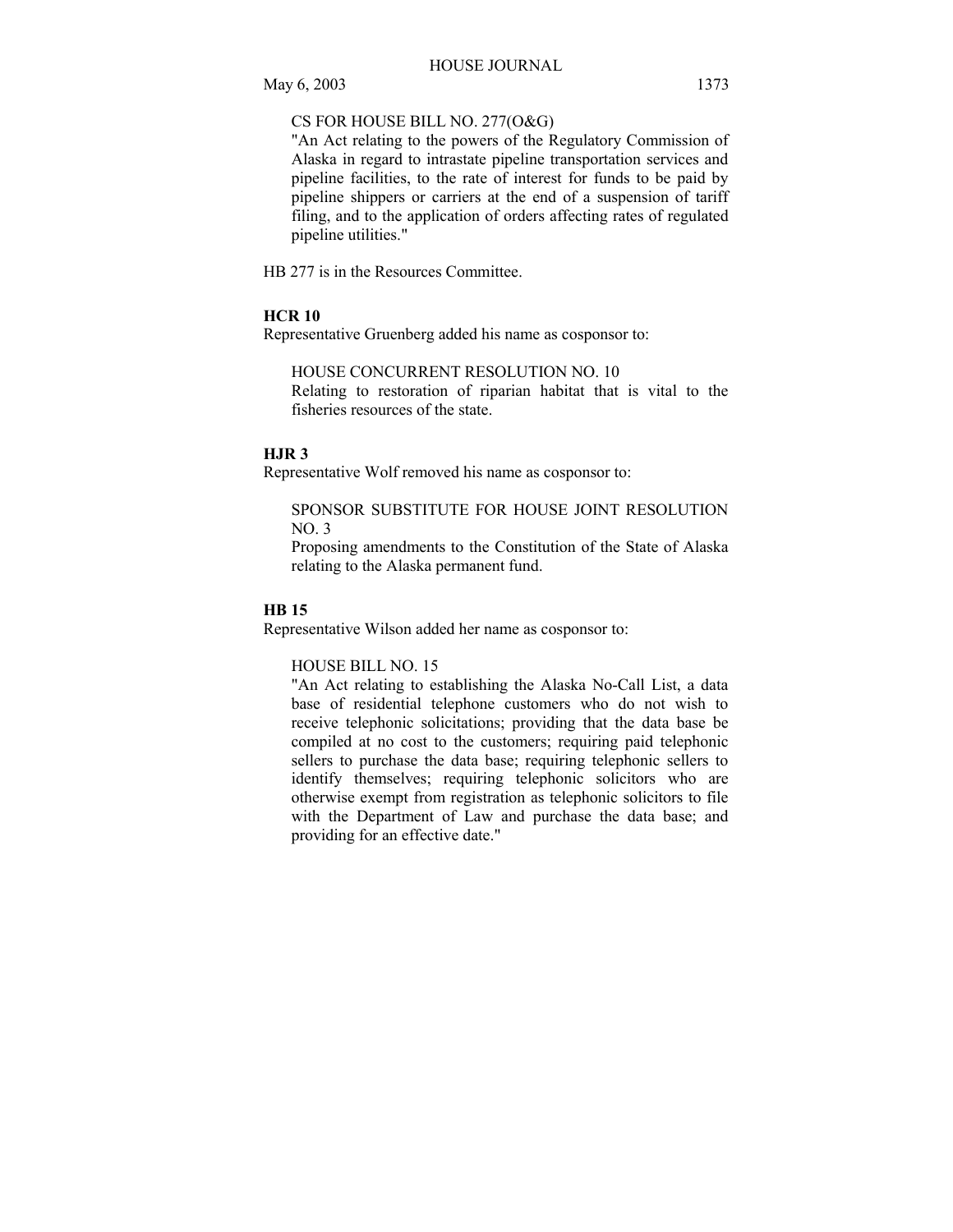# **HB 25**

Representatives Crawford, Joule, Gara, and Masek added their names as cosponsors to:

CS FOR HOUSE BILL NO. 25(JUD)

"An Act relating to health care decisions, including do not resuscitate orders, anatomical gifts, and mental health treatment decisions, and to powers of attorney relating to health care, including anatomical gifts and mental health treatment decisions; and providing for an effective date."

#### **HB 40**

Representative Weyhrauch added his name as joint prime sponsor to:

HOUSE BILL NO. 40

"An Act relating to issuance of a driver's license."

The sponsors are LYNN and WEYHRAUCH, and Chenault.

#### **HB 59**

Representative Lynn added his name as cosponsor to:

#### SENATE CS FOR CS FOR HOUSE BILL NO. 59(FIN)

"An Act relating to the evaluation and cleanup of sites where certain controlled substances may have been manufactured or stored; and providing for an effective date."

# **HB 209**

Representatives Seaton and Dahlstrom added their names as cosponsors to:

CS FOR HOUSE BILL NO. 209(RLS)

"An Act relating to municipal property tax adjustments for property affected by a disaster."

# **HB 234**

Representatives Croft, Gara, and Lynn added their names as cosponsors to: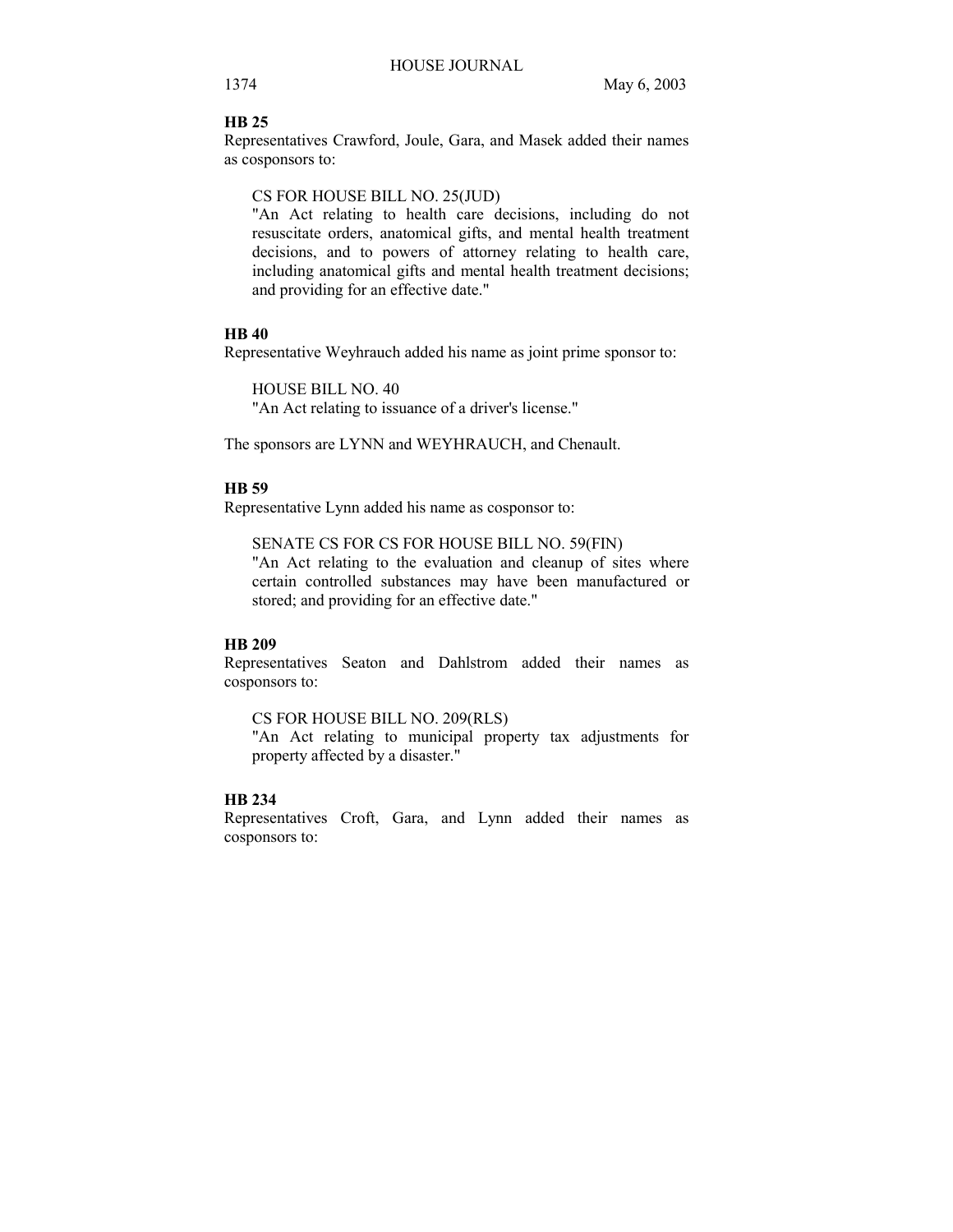# CS FOR HOUSE BILL NO. 234(RLS) am

"An Act extending the termination date of the Alcoholic Beverage Control Board; relating to the sale of beer manufactured at a brewpub; and providing for an effective date."

# **HB 250**

Representatives Foster and Croft added their names as cosponsors to:

#### HOUSE BILL NO. 250

"An Act relating to protests of state contract awards, to claims on state contracts, to the arbitration of certain state construction contract claims, and to hearings and appeals under the State Procurement Code; making conforming amendments in the State Procurement Code; and providing for an effective date."

#### **HB 259**

Representative Kohring added his name as cosponsor to:

#### HOUSE BILL NO. 259

"An Act relating to public school transportation, and to the minimum wages for school bus drivers; and providing for an effective date."

#### **HB 260**

Representative McGuire added her name as cosponsor to:

#### HOUSE BILL NO. 260

"An Act relating to immunity for free health care services provided by certain health care providers; and providing for an effective date."

# **HB 283**

Representatives Heinze, Holm, Wolf, and Whitaker added their names as cosponsors to:

HOUSE BILL NO. 283 "An Act relating to limitations on coal leases."

# **SB 64**

Representative McGuire added her name as cross sponsor to: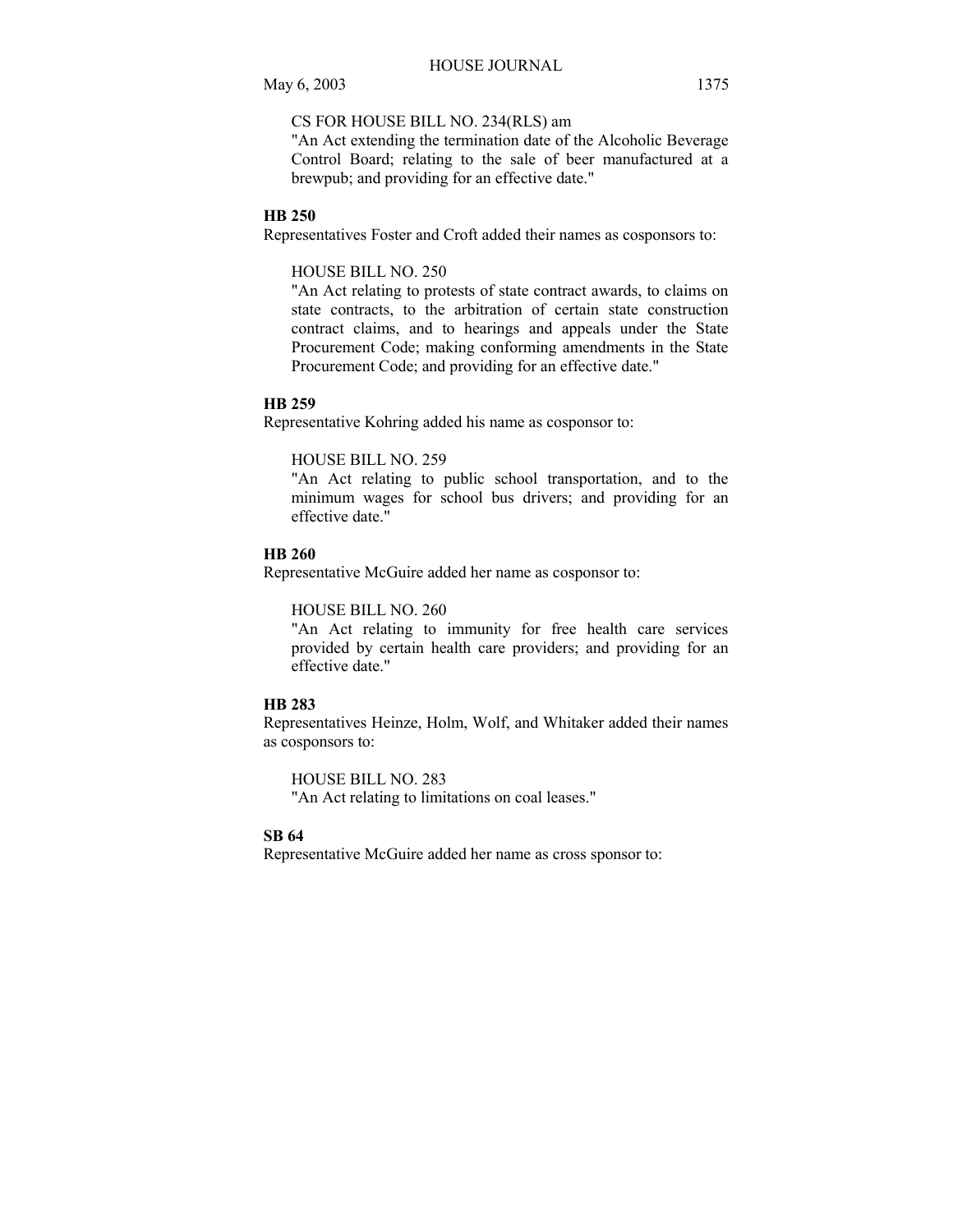CS FOR SENATE BILL NO. 64(JUD)

"An Act relating to a requirement that certain consumer reporting agencies provide individuals with certain information without charge."

# **ENGROSSMENT**

#### **HB 25**

CSHB 25(JUD) was engrossed, signed by the Speaker and Chief Clerk and transmitted to the Senate for consideration.

# **HB 209**

CSHB 209(RLS) was engrossed, signed by the Speaker and Chief Clerk and transmitted to the Senate for consideration.

# **HB 229**

Reconsideration of the following was not taken up on this legislative day. It was engrossed, signed by the Speaker and Chief Clerk and transmitted to the Senate for consideration:

CS FOR HOUSE BILL NO. 229(FIN) "An Act relating to special medical parole and to prisoners who are severely medically or cognitively disabled."

#### **HB 234**

CSHB 234(RLS) am was engrossed, signed by the Speaker and Chief Clerk and transmitted to the Senate for consideration.

# **HB 280**

CSHB 280(FIN) was engrossed, signed by the Speaker and Chief Clerk and transmitted to the Senate for consideration.

# **ANNOUNCEMENTS**

House committee schedules are published daily under separate cover.

Majority Caucus Speaker's Chamber 5:00 p.m., 5/6